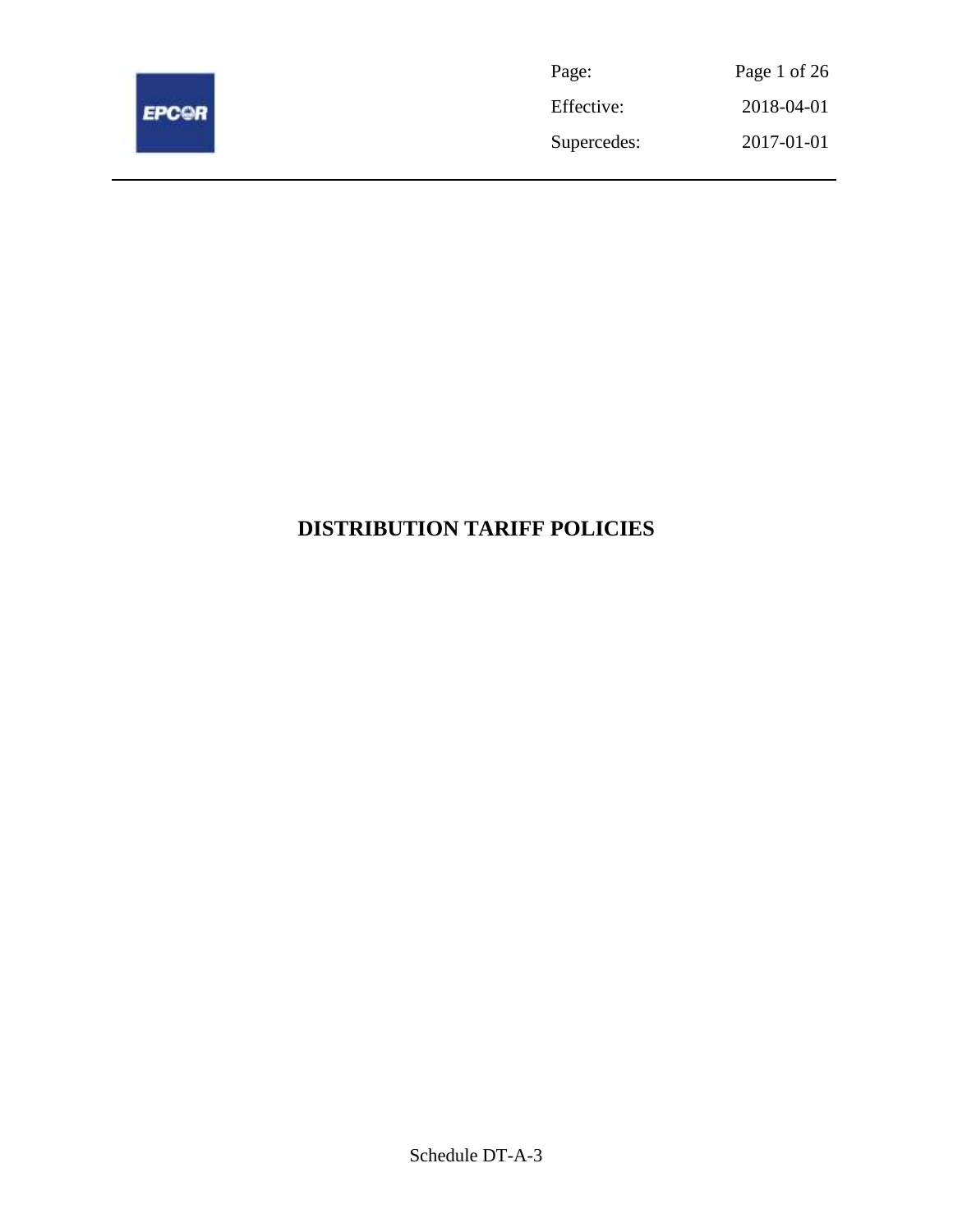|              | Page:       | Page 2 of 26 |
|--------------|-------------|--------------|
| <b>EPCOR</b> | Effective:  | 2018-04-01   |
|              | Supercedes: | 2017-01-01   |

# **TABLE OF CONTENTS**

| <b>SCHEDULE A: - DISTRIBUTION ACCESS SERVICE TARIFF TREATMENT OF</b>     |  |
|--------------------------------------------------------------------------|--|
|                                                                          |  |
| <b>SCHEDULE B: - TRANSMISSION ACCESS TARIFF TREATMENT OF STANDBY</b>     |  |
|                                                                          |  |
| <b>SCHEDULE C: - APPLICABILITY OF EXISTING SITE DEMAND RATCHETS TO</b>   |  |
|                                                                          |  |
| SCHEDULE D: - TOTALIZATION OF TRANSMISSION DEMAND POLICY 17              |  |
|                                                                          |  |
| <b>SCHEDULE F: - ALLOCATION OF SHARED FEEDER COSTS FOR SITE SPECIFIC</b> |  |
|                                                                          |  |
| SCHEDULE G: - REQUEST UNDER SECTION 101(2) OF THE ACT POLICY 25          |  |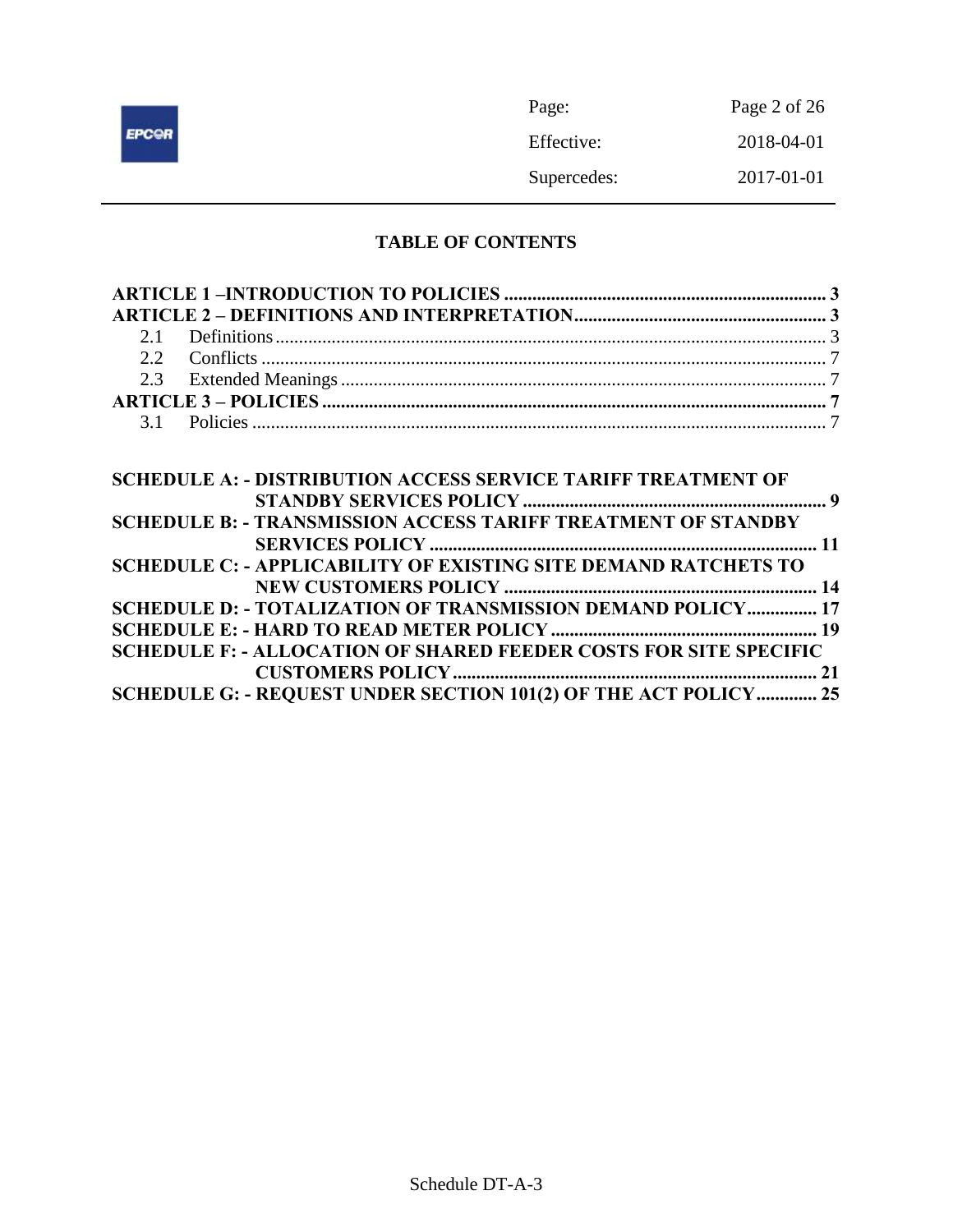|              | Page:       | Page 3 of 26 |
|--------------|-------------|--------------|
| <b>EPCOR</b> | Effective:  | 2018-04-01   |
|              | Supercedes: | 2017-01-01   |

# <span id="page-2-0"></span>**ARTICLE 1 –INTRODUCTION TO POLICIES**

These Policies, as approved by the Alberta Utilities Commission (the "Commission"), form part of the Distribution Tariff of EPCOR Distribution & Transmission Inc. ("EDTI") and are established pursuant to section 102 of the *Electric Utilities Act 2003*, c. E-5.1. The Distribution Tariff is available for public inspection during normal business hours at the business offices of EDTI and can be accessed on EDTI's web site at:

<http://www.epcor.com/power-natural-gas/Pages/access.aspx>

These Policies apply, as applicable, to the implementation of the Rate Schedules, the Terms and Conditions for Distribution Service Connections and the Terms and Conditions for Distribution Access Service.

The service provided by EDTI under the Distribution Tariff is regulated by the Board and parties having any inquiries or complaints regarding these Polices may direct such inquiries or complaints directly to EDTI or to the Commission.

No agreement can provide for the waiver or alteration of any part of these Policies unless such agreement is first filed with and approved by the Commission. Whenever the Commission approves an amendment to these Policies, such amendment, including its effective date, will be posted on EDTI's website at:

<span id="page-2-1"></span><http://www.epcor.com/power-natural-gas/Pages/access.aspx>

# **ARTICLE 2 – DEFINITIONS AND INTERPRETATION**

# <span id="page-2-2"></span>**2.1 Definitions**

The following words and phrases, whenever used in these Policies, shall have the meanings set forth below:

"**Act**" means the *Electric Utilities Act*, S.A. 2003, c. E-5.1, as re-enacted, amended or replaced from time to time;

"**Ancillary Services**" has the meaning attributed to it in the Act;

"**Board**" or "**EUB**" means the Alberta Energy and Utilities Board established under the *Alberta Energy and Utilities Board Act*, R.S.A., 2000, c. A-17, as re-enacted, amended or replaced from time to time;

"**Business Day**" means a business day is any day other than Saturday, Sunday or a holiday as defined in the *Interpretation Act*, R.S.A. 2000, c. I-8, as re-enacted, amended or replaced from time to time*;*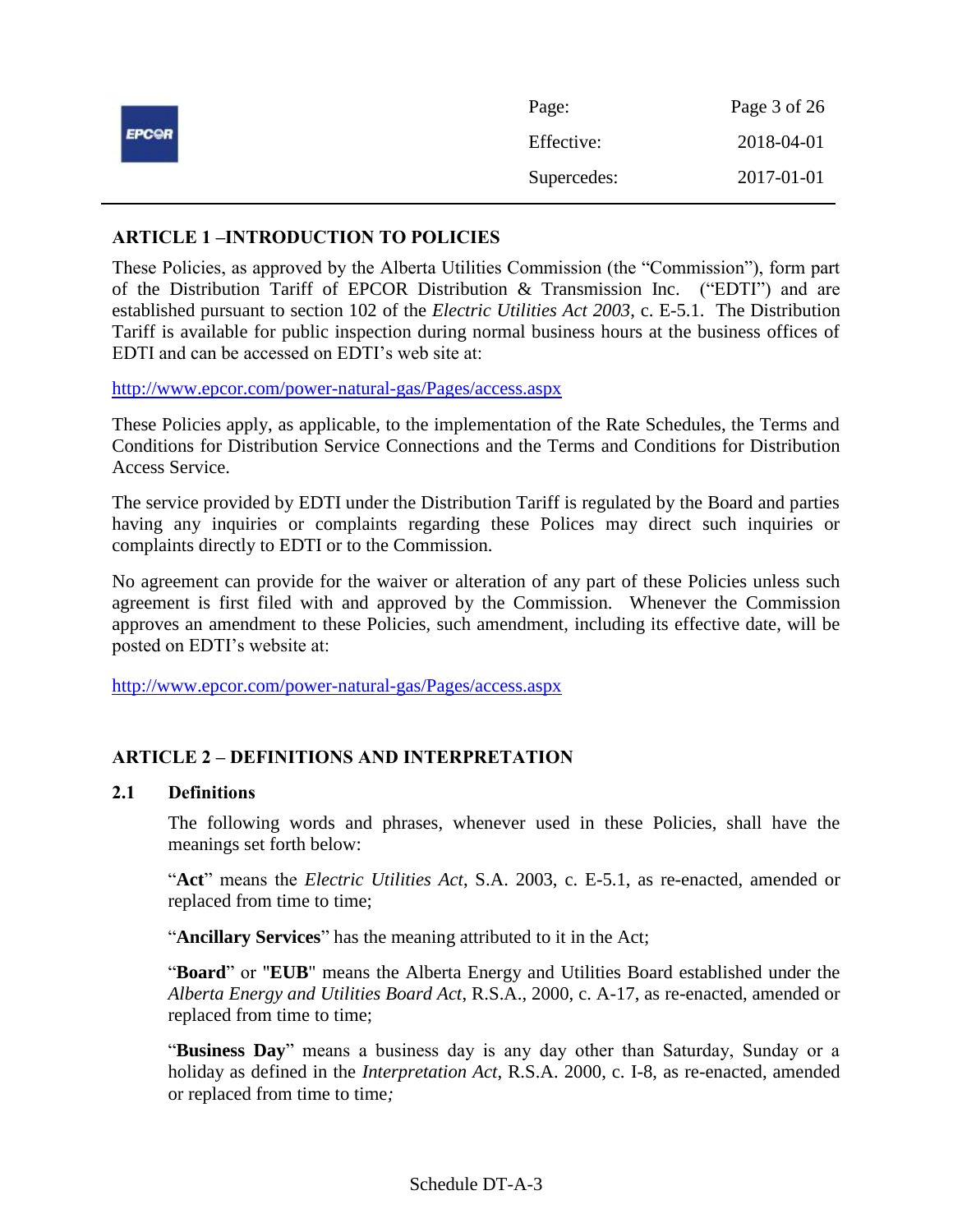|              | Page:       | Page 4 of 26 |
|--------------|-------------|--------------|
| <b>EPCOR</b> | Effective:  | 2018-04-01   |
|              | Supercedes: | 2017-01-01   |

"**Commercial Operation**" means the date upon which a load or Generating Unit begins to operate on EDTI's distribution system in a manner which is acceptable to EDTI and which is expected to be normal for it to so operate, after Energization and Commissioning.

"**Commission**" or "**AUC**" means the Alberta Utilities Commission, formerly the Alberta Energy and Utilities Board, established under the *Alberta Utilities Commission Act*, R.S.A., 2007, c. A-37.2, as re-enacted, amended or replaced from time to time;

"**Commissioning**" means those limited activities (as approved in advance by EDTI and subject to written agreement) conducted after interconnection which are required to ensure that a facility can satisfactorily enter Commercial Operation and that a facility meets EDTI's requirements. Such written agreement will not extend beyond a three month period or a mutually agreed to commissioning period.

"**Contracted Minimum Demand**" means the minimum Demand in kW or kVA specified in the Electric Service Agreement;

"**Customer**" means a person purchasing electricity for that person's own use from a Retailer;

"**De-energization**" has the meaning attributed to it in the Settlement System Code and "**De-energized**" and "**De-energize**" have correlative meanings;

"**Default Supplier**" means a Retailer appointed by EDTI pursuant to section 3 of the RRR Regulation;

"**Distribution Access Service**" has the meaning given to it in the Act;

"**Distribution Access Service Tariff**" means DT - Schedule 1, entitled "Distribution Access Service Tariff" forming part of the Rate Schedules.

"**Distribution Services Agreement**" means an agreement between EDTI and a Retailer for the provision of the applicable Distribution Access Service;

"**Distribution Tariff**" means a distribution tariff prepared by EDTI and approved by the Commission in accordance with section 102 of the Act, which consists of the Rate Schedules, the Terms and Conditions for Distribution Access Service, the Terms and Conditions for Distribution Connection Services and these Policies;

"**Distribution Tariff Services**" means all services provided by EDTI under the Distribution Tariff;

"**EDTI**" or "**EPCOR Distribution & Transmission**" means EPCOR Distribution & Transmission Inc., and for certainty includes its predecessor in interest by amalgamation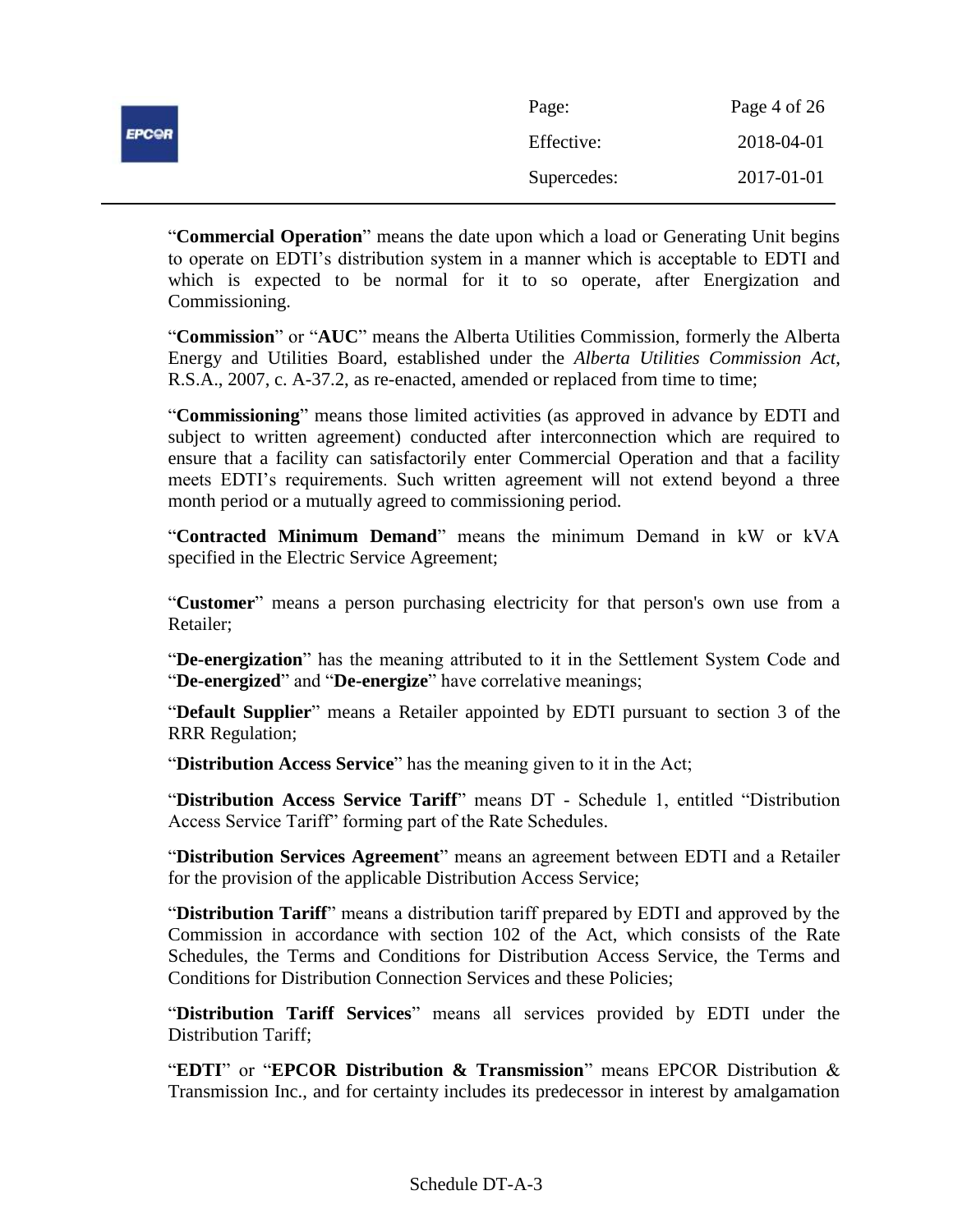|              | Page:       | Page 5 of 26 |
|--------------|-------------|--------------|
| <b>EPCOR</b> | Effective:  | 2018-04-01   |
|              | Supercedes: | 2017-01-01   |

EPCOR Distribution Inc.;

"**Electric Service Agreement**" means an agreement between EDTI and a Customer for the provision of Distribution Access Service in relation to a Service Connection;

"**Electricity Services**" means the services associated with the provision of electricity to a person, including the exchange of electric energy, making financial arrangements to manage financial risk associated with the pool price, Distribution Access Service, system access service, ancillary services, billing, metering, performing load settlement and any other services specified in regulations made under the Act;

"**Emergency**" means, as declared by the ISO System Controller, either: any abnormal system condition which requires immediate manual or automatic action to prevent abnormal system frequency deviation, abnormal voltage levels, equipment damage, or tripping of system elements which might result in cascading effects; or a state in which the Interconnected Electric System lacks sufficient System Support Services.

"**Energy**" means electric energy (normally expressed in kiloWatt hours (kWh) or kilo watt(kW));

"**Energization**" has the meaning attributed to it in the Settlement System Code

"**Facilities**" means physical plant (including, without limitation, distribution lines, transformers, meters, equipment, machinery and other electrical apparatus) on EDTI's side of the Point of Service interconnection excluding transmission facilities;

"**Final Settlement**" means final settlement under the Settlement System Code**;**

"**Force Majeure**" means: acts of God; strikes; lockouts or other industrial disturbances; vandalism; wars; riots; epidemics; landslides; lightning; earthquakes; explosions; fires; storms; intervention of federal, provincial, or local government (or from any of their agencies or boards); the order or direction of any court; inability to obtain, interruption, suspension, curtailment or other diminution of, supply of materials, utilities, or services from any supplier (including, without limitation, transmission facility owners, System Support Service providers or the ISO) and any other causes, whether of the kind herein enumerated or otherwise, not within the control of EDTI and which by the exercise of due diligence EDTI is unable to prevent or overcome.

"**Independent System Operator**" or "**ISO**" means the corporation established by section 7 of the Act;

"**Interconnected Electric System**" means all transmission facilities and electric distribution systems in Alberta that are interconnected;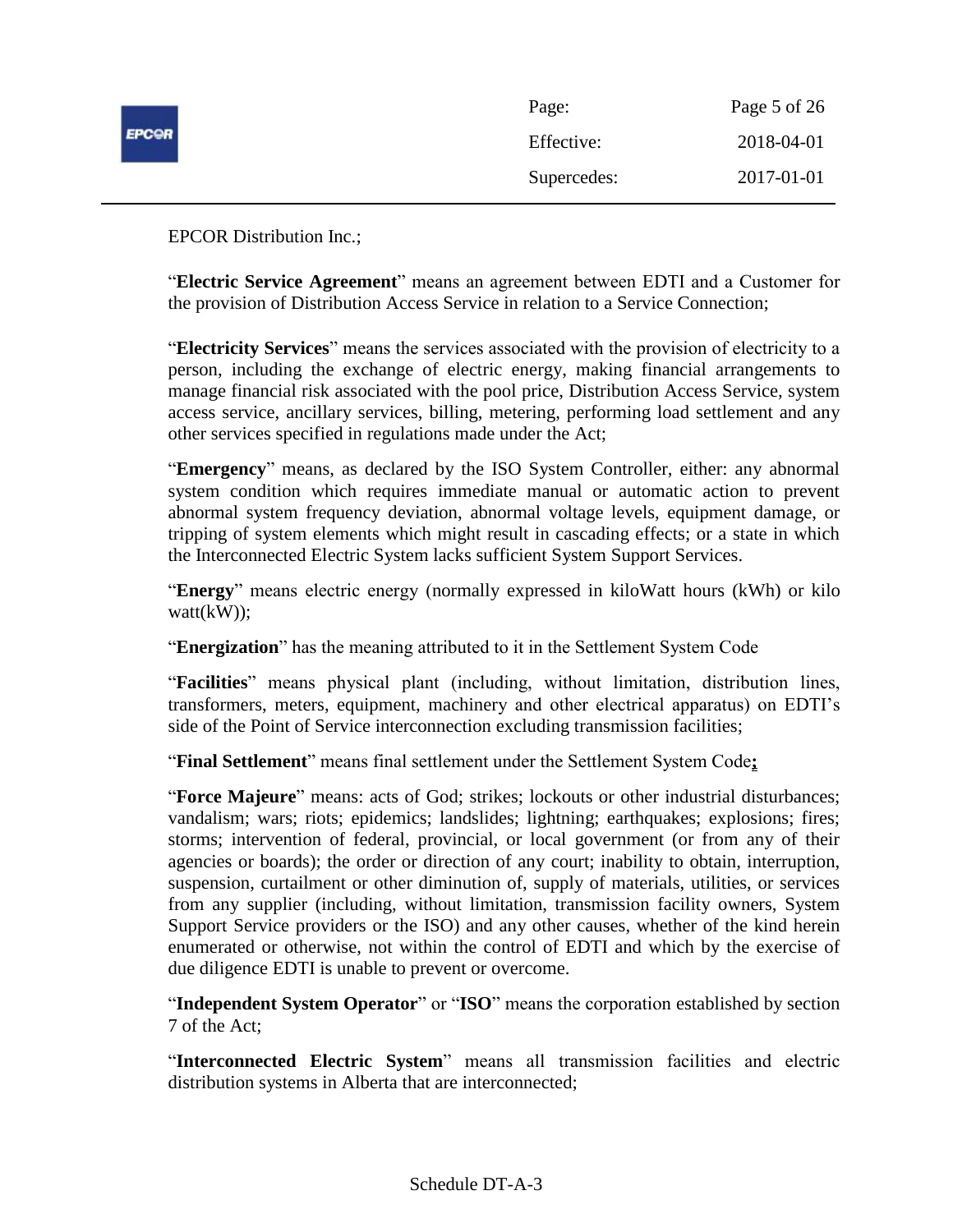|              | Page:       | Page 6 of 26 |
|--------------|-------------|--------------|
| <b>EPCOR</b> | Effective:  | 2018-04-01   |
|              | Supercedes: | 2017-01-01   |

"**Load**" means energy consumed by Customers together with allocated losses and unaccounted for energy;

"**Load Settlement**" means "load settlement" as defined in the Act;

"**Minimum Charge**" means the higher of the rate minimum and the rate applied to the Contracted Minimum Demand;

"**MVA**" means megavolt-ampere or megavolt-amperes;

"**Point of Delivery**" or "**POD**" means the point at which electrical energy is transferred from a transmission facility owner's Transmission Facility to a distribution system and where the electric energy so transferred is measured;

"**Rate Schedules**" means the Distribution Access Service Tariff and the Transmission System Access Service Tariff, which set out charges for Distribution Tariff Services;

"**Regulated Rate Tariff**" means a regulated rate tariff for the provision of Electricity Services to eligible customers prepared by EDTI, or a person with whom EDTI makes arrangements to do so, pursuant to section 102 of the Act;

"**Regulations**" means regulations made under the Act;

"**Retailer**" means a person who sells or provides Electricity Services directly to Customers and carries out the functions and duties of a "retailer" under the Act, and includes a Default Supplier, the person with whom EDTI has made arrangements to provide the Regulated Rate Tariff to eligible customers, and Self-Retailers;

"**Self-Retailer**" means a person carrying out Retailer functions to obtain electricity services solely for its own use;

"**Service Connection**" means the Facilities required to physically connect the Customer's facilities to EDTI's electric distribution system to permit the Customer to obtain Distribution Access Service;

"**Settlement System Code**" means the rules respecting Load Settlement approved by the AUC and set out in Rule 021;

"**Site**" means a unique end-use Point of Service, being the finest level at which Load Settlement recognizes Retailer assignments, and receives consumption data;

"**Standby Site**" means a Site, associated with a main Site, that is constructed for redundancy and is designated as a "Standby Site" by EDTI;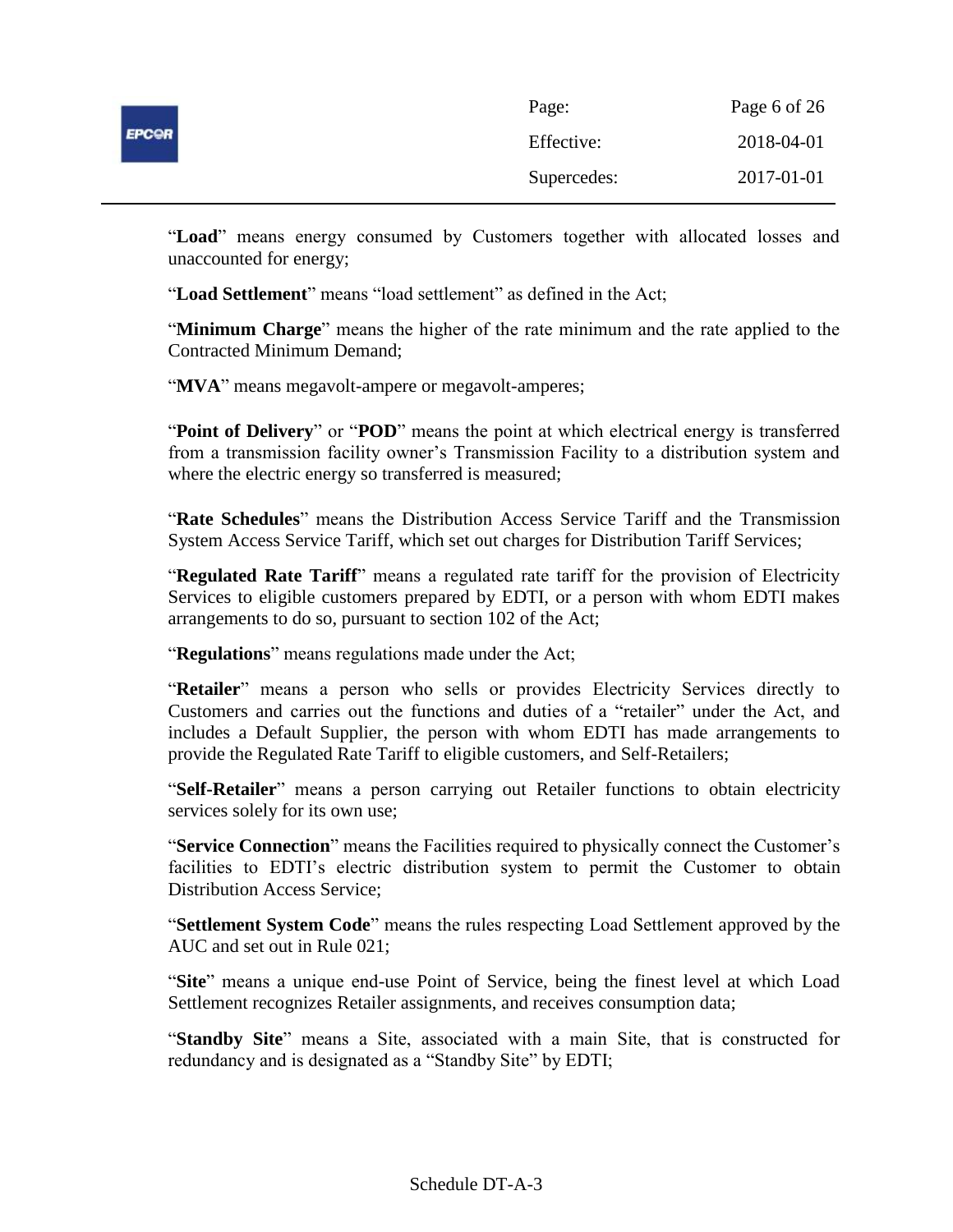|              | Page:       | Page 7 of 26 |
|--------------|-------------|--------------|
| <b>EPCOR</b> | Effective:  | 2018-04-01   |
|              | Supercedes: | 2017-01-01   |

"**Transmission System Access Tariff**" means DT - Schedule 2, entitled "Transmission System Access Tariff" forming part of the Rate Schedules.

Words and phrases that used in these Policies that given meaning in another part of the Distribution Tariff and are not otherwise defined in these Policies shall have the meanings given to those words and phrases in that other part of the Distribution Tariff.

# <span id="page-6-0"></span>**2.2 Conflicts**

If there is any conflict between a provision expressly set out in an order of the Commission and these Policies, the order of the Commission shall govern.

If there is any conflict between a provision in these Policies, as may be amended from time to time, and a provision in the Terms and Conditions for Distribution Service Connections or the Terms and Conditions for Distribution Access Service, the provision in the Terms and Conditions for Distribution Service Connections or the Terms and Conditions for Distribution Access Service, as applicable, shall govern.

If there is any conflict between a provision in these Policies, as may be amended from time to time, and a provision in a Distribution Services Agreement or any other existing or future agreement between EDTI and a Retailer relating to Distribution Tariff Services, the provision in these Policies shall govern.

# <span id="page-6-1"></span>**2.3 Extended Meanings**

In these Policies, words importing the singular number only shall include the plural and vice versa, words importing the masculine gender shall include the feminine and neutral genders and vice versa. Words importing a person shall include person, firm, partnership, corporation, organization or association (including, without limitation, individual members of any unincorporated entity).

# <span id="page-6-2"></span>**ARTICLE 3 – POLICIES**

# <span id="page-6-3"></span>**3.1 Policies**

The Policies consist of the following:

- a) the Distribution Access Service Tariff Treatment of Standby Services Policy attached as Schedule "A";
- b) the Transmission System Access Tariff Treatment of Standby Services Policy attached as Schedule "B";
- c) the Applicability of Existing Site Demand Ratchets to New Customers Policy attached as Schedule "C";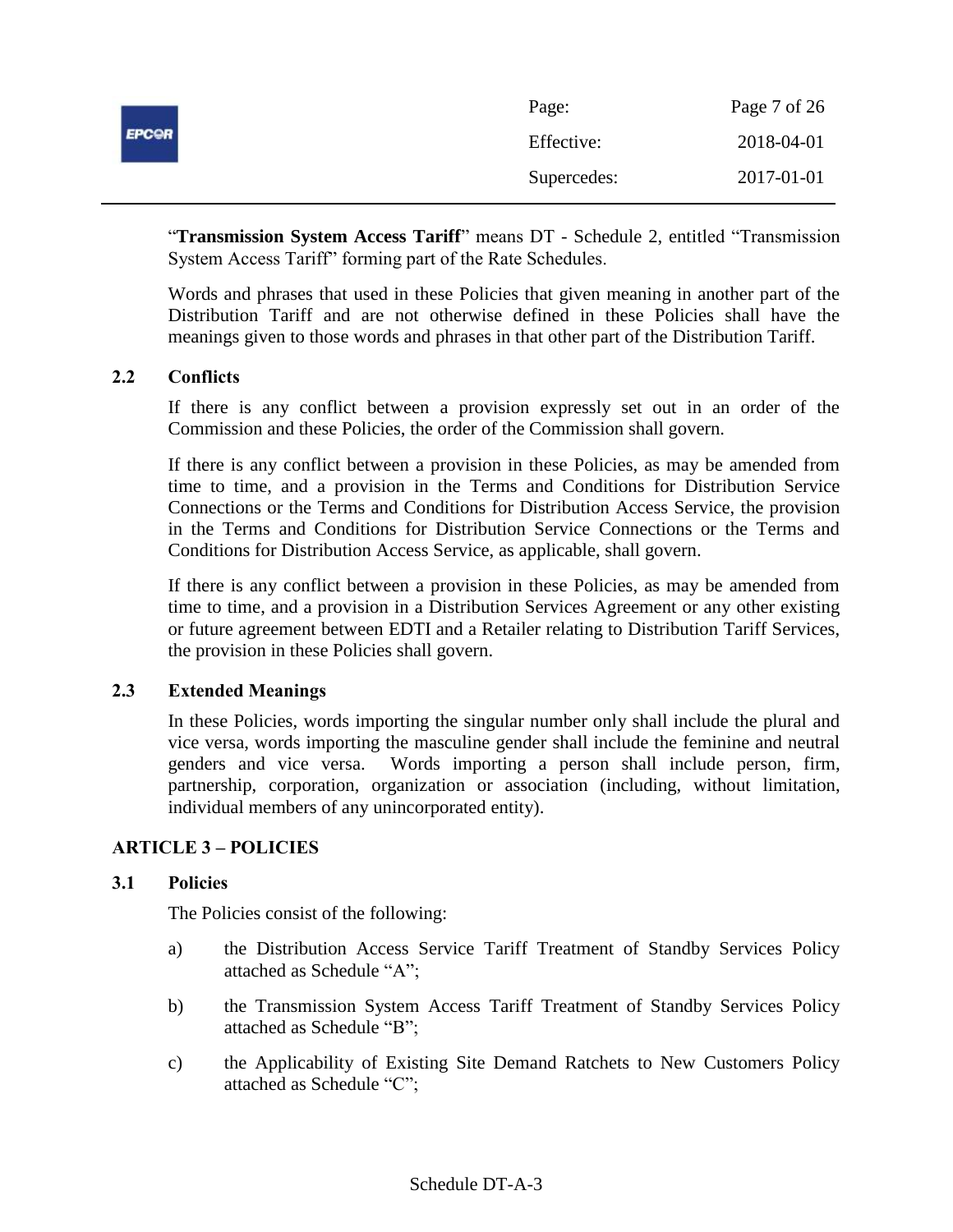|              | Page:       | Page 8 of 26 |
|--------------|-------------|--------------|
| <b>EPCOR</b> | Effective:  | 2018-04-01   |
|              | Supercedes: | 2017-01-01   |

- d) the Totalization of Transmission Demand Policy attached as Schedule "D"; and
- e) the Hard to Read Meter Policy attached as Schedule "E"
- f) the Determination of Charges for Site Specific Customers Served by Shared Feeders Policy attached as Schedule "F"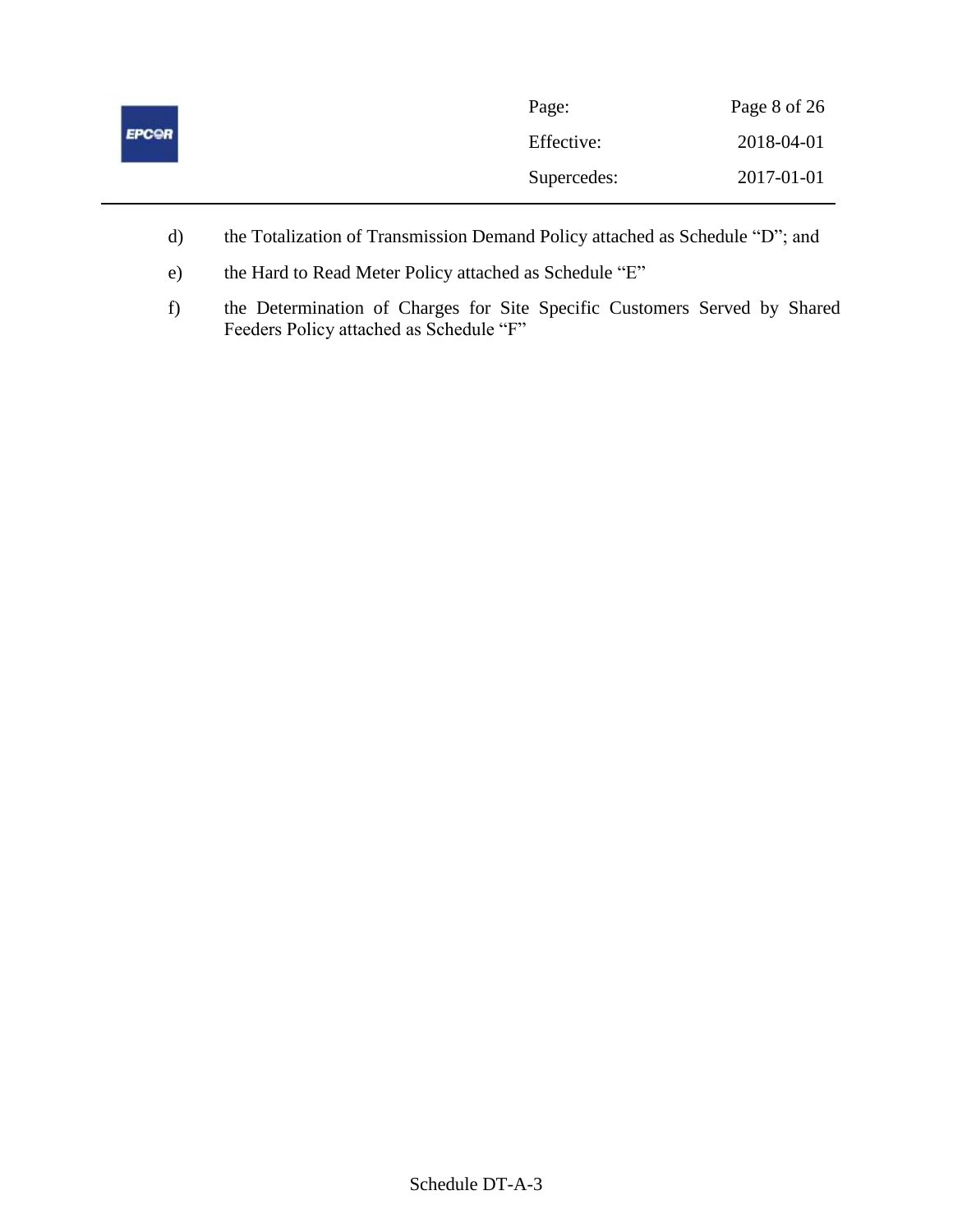

# <span id="page-8-0"></span>**SCHEDULE A: - DISTRIBUTION ACCESS SERVICE TARIFF TREATMENT OF STANDBY SERVICES POLICY**

# **Introduction:**

This Policy sets out EDTI's policy in relation to the treatment under its Distribution Access Service Tariff of services provided for Standby Sites

#### **Other Related Policies:**

Transmission System Access Tariff Treatment of Standby Services Policy.

#### **Rate Classes Affected:**

This Bulletin is applicable to sites designated as Standby Sites belonging in the following Distribution Access rate classes:

- Commercial/Industrial Service 150 to < 5,000 kVA
- Primary Commercial/Industrial Service 150 to < 5,000 kVA

- 1. This Policy deals with the application of EDTI's Distribution Access Service Tariff to services provided to Standby Sites.
- 2. EDTI's Distribution Access Service Tariff is applied at the Site level.
- 3. Standby Sites are designed to be used infrequently, during periods when the associated main Site is down for maintenance or is otherwise unavailable. When properly used in this manner, the load on the Standby Site(s) will exhibit absolute diversity relative to the main Site (i.e. the main Site and Standby Site(s) will not be simultaneously loaded). The Standby Site will then qualify to have its Demand Charges waived.
- 4. In cases where EDTI requires that a Customer with a Standby Site switch Load to the Standby Site, EDTI will waive the Demand Charges on that site.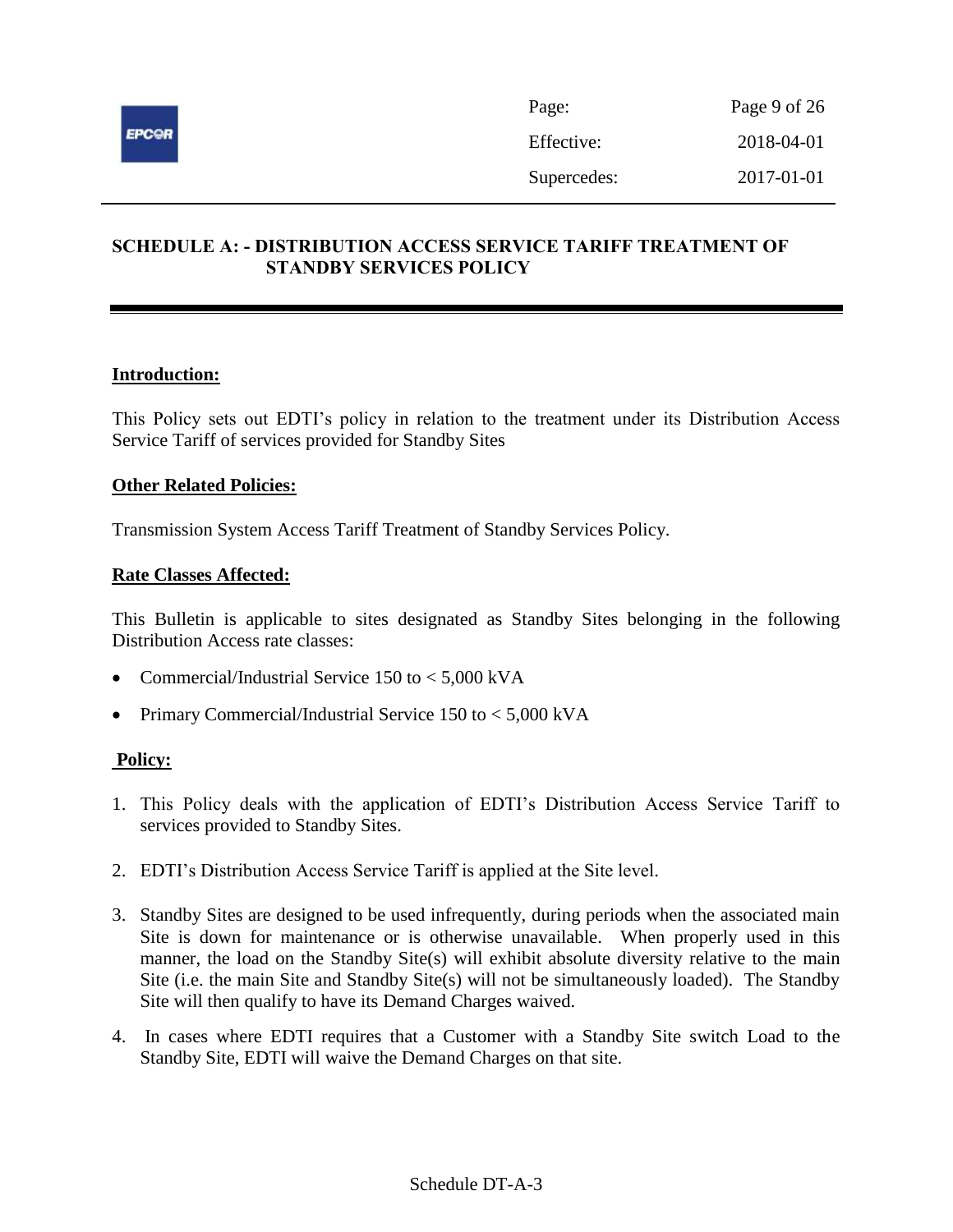|              | Page:       | Page 10 of 26 |
|--------------|-------------|---------------|
| <b>EPCOR</b> | Effective:  | 2018-04-01    |
|              | Supercedes: | 2017-01-01    |

5. Standby Sites must not to be used for peak avoidance or Load splitting purposes (e.g. the peak demand registered on a Standby Site or the coincident sum of the peak demand registered on a main Site and the associated Standby Site(s) must not exceed the previously established peak on the main Site). Such misuse of the Standby Site will result in a penalty charge for each incidence of misuse determined as follows:

Penalty Charge  $= $10 \times (KW)$  Standby site peak demand  $-KW$  Main site billing demand)

6. The following flow chart illustrates the Distribution Access Service Tariff treatment for Standby Sites:



- 7. For tariff administration purposes, all Standby Sites are initially assumed to have achieved absolute load diversity and will receive the Demand Charge waiver. The waiver will only be revoked if EDTI subsequently determines that the Standby Site did not qualify for the waiver.
- 8. EDTI will conduct periodic reviews on Standby Sites to verify that they are not being misused. EDTI's determination shall be final.
- 9. EDTI will not make any further adjustments to the waiver of Demand Charges after the Final Settlement date.
- 10. This Policy will take effect on April 1, 2018 and will supersede and replace the previous policy applicable to the treatment of services for Standby Sites under EDTI's Distribution Access Service Tariff.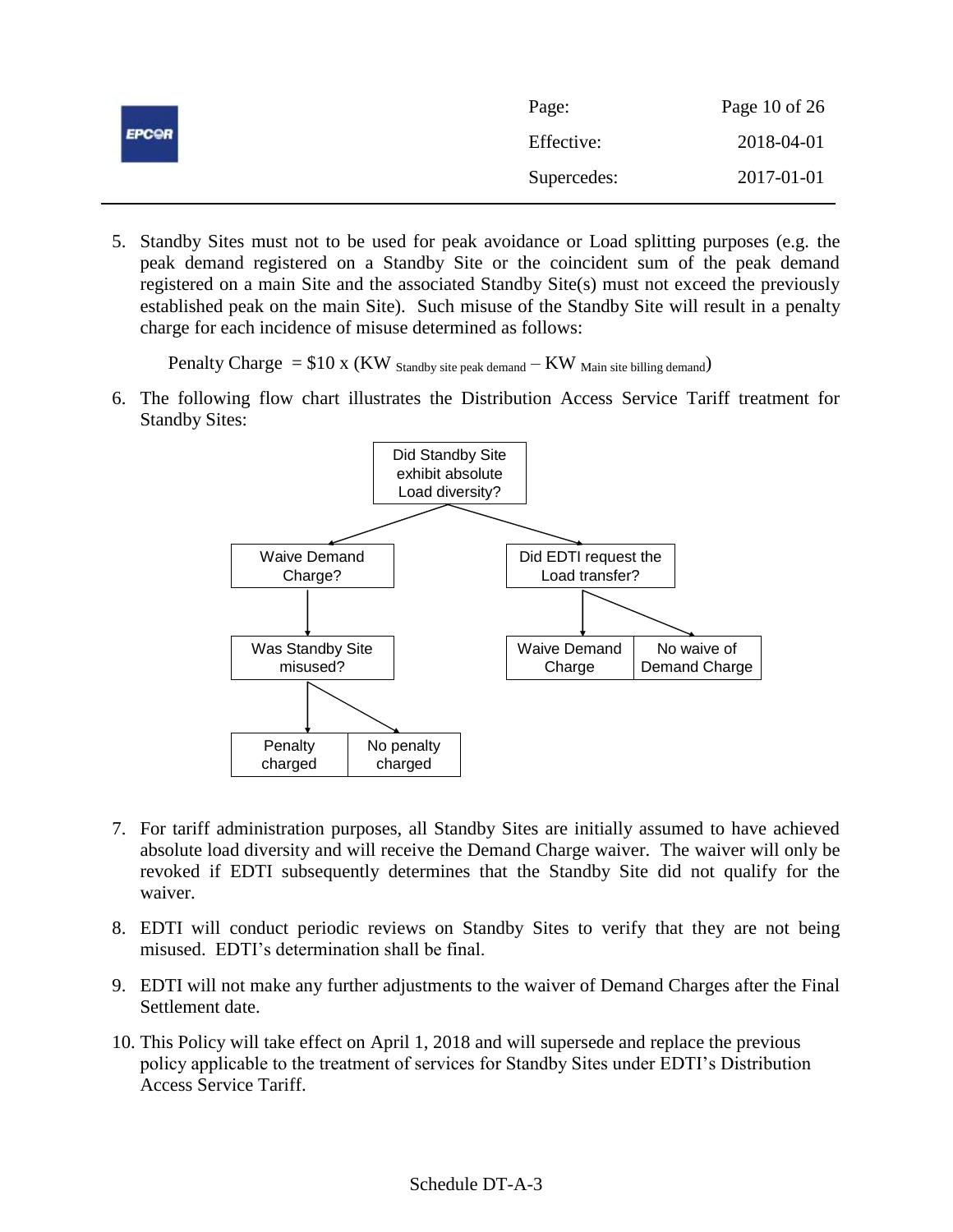

| Page:       | Page 11 of 26 |
|-------------|---------------|
| Effective:  | 2018-04-01    |
| Supercedes: | 2017-01-01    |

# <span id="page-10-0"></span>SCHEDULE B: - TRANSMISSION ACCESS TARIFF TREATMENT OF STANDBY SERVICES POLICY

# **Introduction:**

This Policy sets out EDTI's policy in relation to the treatment under its Transmission System Access Tariff of services provided for Standby Sites.

# **Other Related Policies:**

Distribution Access Tariff Treatment of Standby Services Policy.

#### **Rate Classes Affected:**

This Policy applies to Sites designated by EDTI as Standby Sites belonging in the following Transmission System Access Tariff rate class:

- Primary and Secondary Commercial/Industrial Service 150 to < 5,000 kVA Connected to EPCOR's Distribution System
- Primary and Secondary Commercial/Industrial Service Greater than 5,000 kVA

- 1. This Policy deals with the application of EDTI's Transmission System Access Service Tariff to services provided for Standby Sites.
- 2. EDTI's Transmission System Access Tariff is designed to "flow-through" the charges under the ISO's) tariff.
- 3. Although the ISO's tariff does not address Standby Sites, EDTI has determined that under certain conditions, a waiver by EDTI of the demand charges under EDTI's Transmission System Access Tariff for Standby Sites is consistent with the "flow-through" design philosophy of its Transmission System Access Tariff.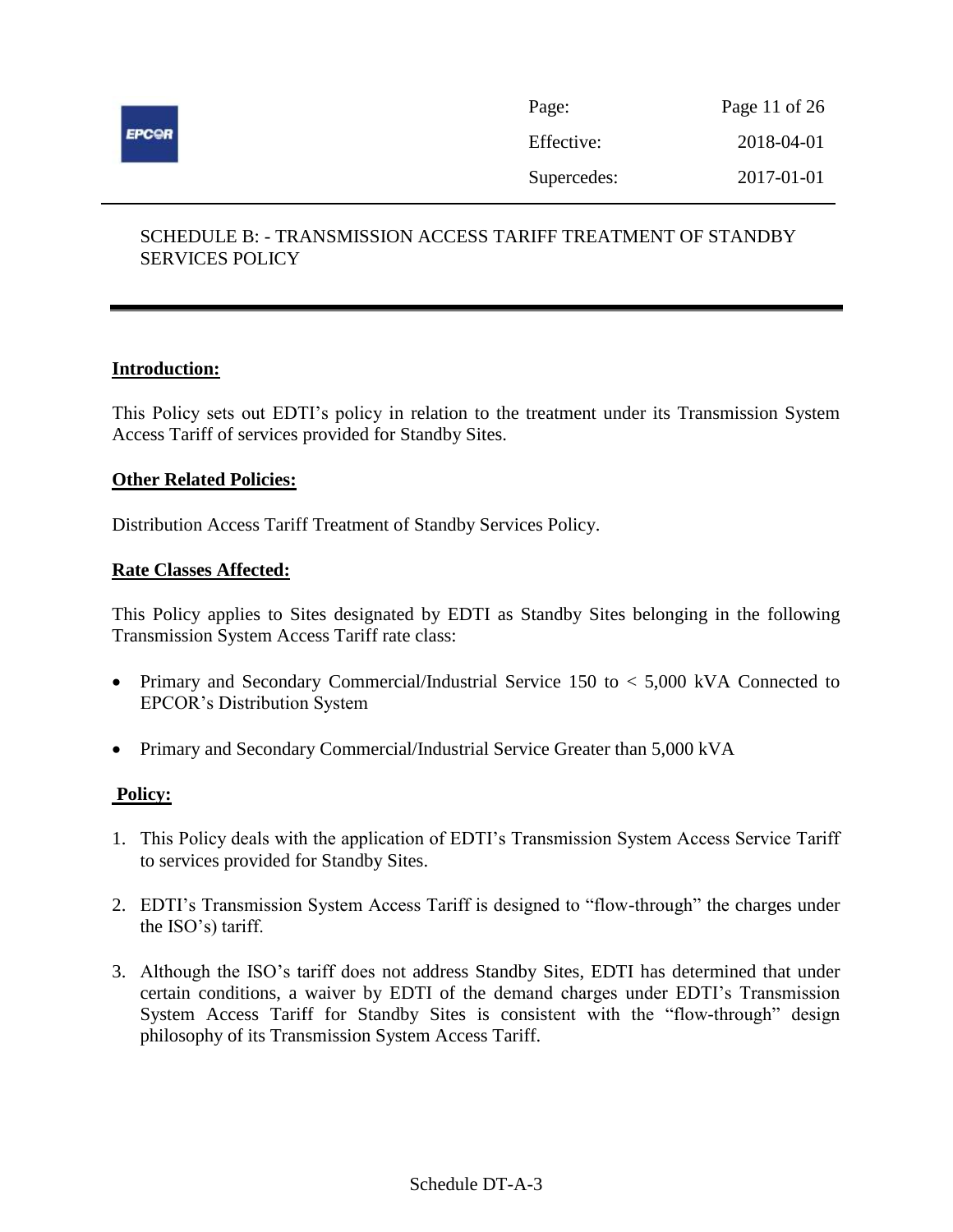|              | Page:       | Page 12 of 26 |
|--------------|-------------|---------------|
| <b>EPCOR</b> | Effective:  | 2018-04-01    |
|              | Supercedes: | 2017-01-01    |

4. In all cases where customers plan to use their Standby Site(s), the Customer must receive authorization from EDTI's Operator in Charge a minimum of 24 hours in advance of this planned use. Depending on the anticipated system loading this request may be rejected and/or an alternate more suitable time scheduled (i.e. to avoid increasing POD demands). As well, when directed by EDTI to do so, the Customer must forthwith switch the Load back on to the main Site(s). The Operator in Charge for EDTI is:

> D&T System Control Operator North Service Centre 12116-107 St. Edmonton, Alberta. T5G 2S7 Phone: (780) 412-4501 Fax: (780) 412-4530

- a) Where both the main Site and associated Standby Site(s) are connected to the same POD, the Standby Site(s) will receive a waiver of the demand charges under EDTI's Transmission System Access Tariff.
- b) Where the main Site and associated Standby Site(s) are connected to different PODs, the Standby Site(s) will receive a waiver of the demand charges under EDTI's Transmission Access Tariff **only** if the Customer has received authorization and followed the instructions provided by EDTI's Operator in Charge.
- 5. Standby Sites must not to be used for peak avoidance or load splitting purposes (e.g. the peak demand registered on an associated Standby Site(s) must not exceed the peak on the main Site). Such misuse of the Standby Site will result in a penalty charge for each incidence of misuse determined as follows:

Penalty Charge  $= $10 \times (KW)_{\text{Standard}}$  stite peak demand  $-KW$  Main Site billing demand)

6. In cases where EDTI requires the Customer with a Standby Site to switch load to the Standby Site, EDTI will also waive the demand charges under EDTI's Transmission System Access Tariff at that site.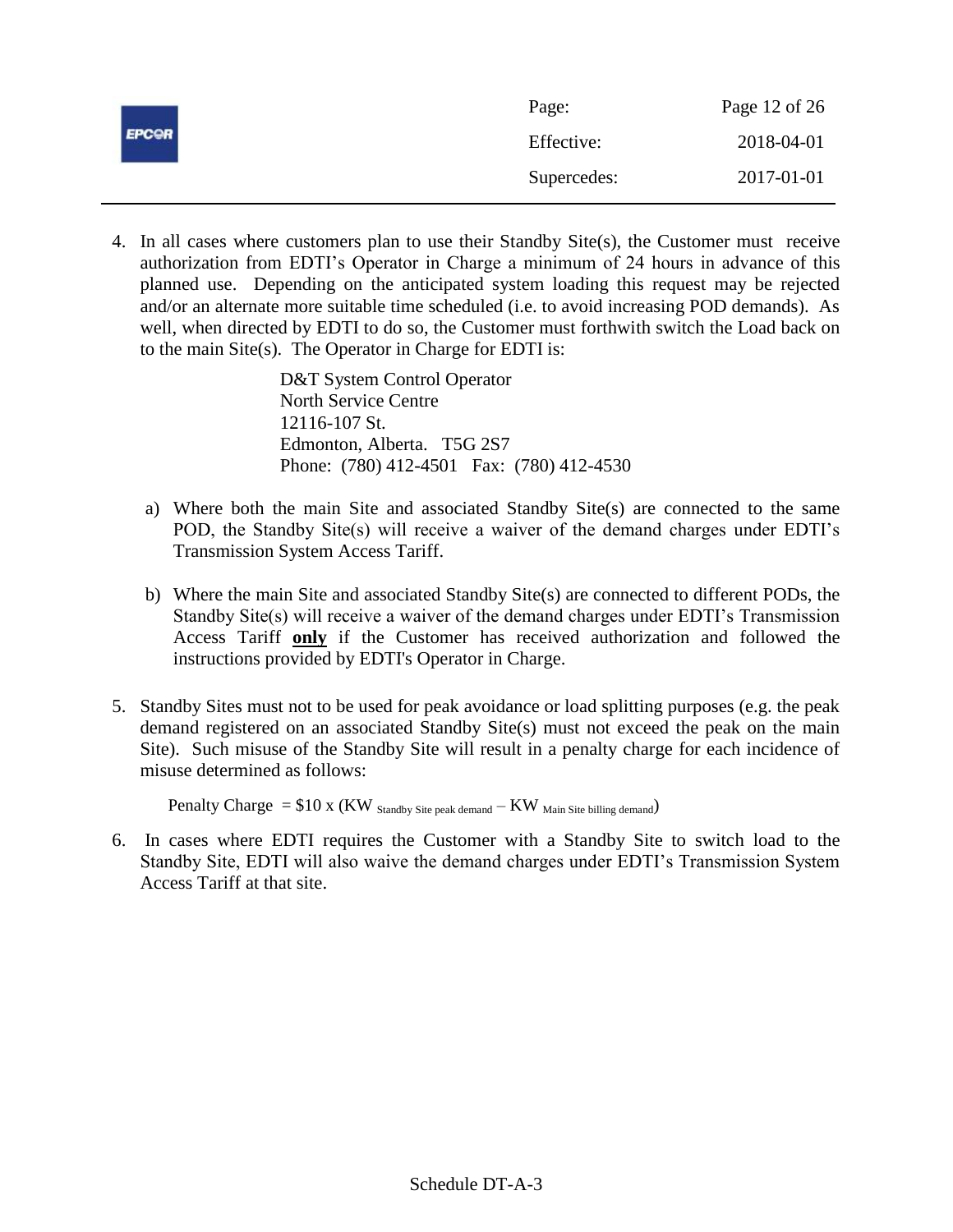| <b>EPCOR</b> | Page:       | Page 13 of 26 |
|--------------|-------------|---------------|
|              | Effective:  | 2018-04-01    |
|              | Supercedes: | 2017-01-01    |

7. The following flow chart illustrates the Transmission System Access Tariff treatment for Standby Sites :



- 8. For tariff administration purposes, all Standby Sites are initially assumed to have met the above qualifying criteria, and will have the demand charges under the Transmission System Access Tariff waived. The waiver will only be revoked if EDTI subsequently determines that the Standby Site did not qualify for the waiver.
- 9. EDTI will conduct periodic reviews on Standby Sites to verify that they are not being misused. EDTI's determination shall be final.
- 10. EPCOR will not make any further adjustments in relation to the waiver of demand charges under the Transmission System Access Tariff after the Final Settlement date.
- 11. This Policy will take effect on April 1, 2018 and will supersede and replace the previous policy applicable to the treatment of services for Standby Sites under EDTI's Transmission System Access Tariff.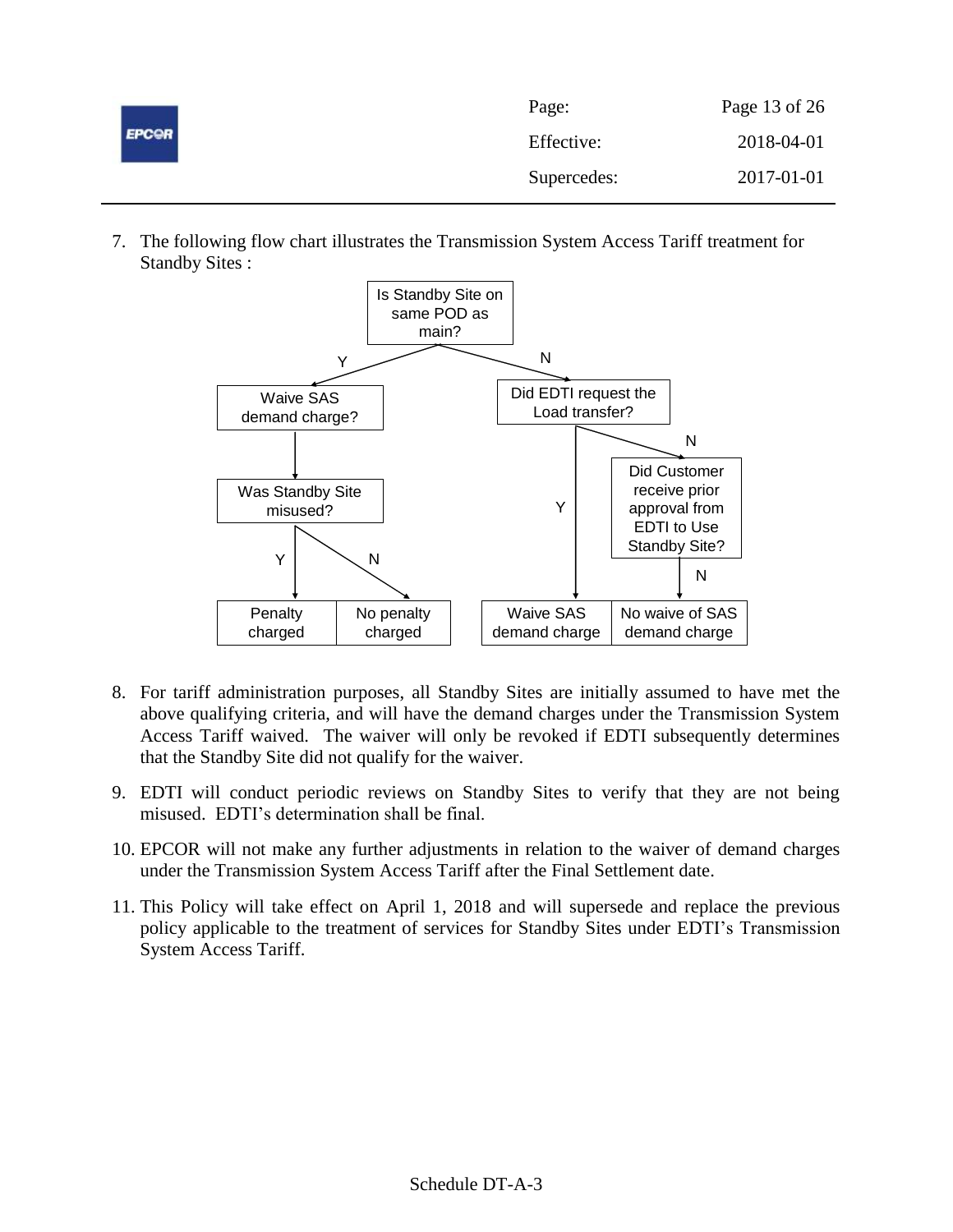

# <span id="page-13-0"></span>**SCHEDULE C: - APPLICABILITY OF EXISTING SITE DEMAND RATCHETS TO NEW CUSTOMERS POLICY**

# **Introduction:**

This Policy sets out EDTI's policy in relation to the continued application of pre-existing demand ratchets in determining charges to Retailers under EDTI's Distribution Access Service Tariff and Transmission System Access Tariff in cases where a new Customer has moved onto a Site in EDTI's service area.

#### **Other Related Policies:**

None.

# **Rate Classes Affected:**

This Policy is applicable to all rate classes subject to demand ratchets under EDTI's Distribution Access Tariff and Transmission System Access Tariff.

- 1. Maintaining records and accounts relating to customers is the responsibility of retailers, as per Part 3.2, section 31.992(2) of the *Electric Utilities Act*. The billing systems of Wires Services Providers (like EDTI) are therefore generally not designed to track customers of retailers. Changes to customer identities are not monitored by EDTI.
- 2. Demand ratchets incurred by EDTI under its Transmission System Access Tariff in relation to ISO transmission charges to serve Sites are not reset by the ISO due to Customer turnover at EDTI's Sites. Article 21 of the ISO's 2003 Tariff Terms and Conditions of Service ("ISO Terms and Conditions") sets out the limited conditions under which the ISO may, in its discretion, waive its peak "Metered Demand" for a POD.
- 3. Existing demand ratchets EDTI's Transmission System Access Tariff applicable to Sites will not be reset due to Customer turnovers at the Sites and the charges to the Retailers for the new Customers will continue to be based on the existing demand ratchets for the Sites. The only exceptions are if the demand ratchet for a Site was caused by one of the events listed in Article 21 of the ISO Terms and Conditions. Those events are: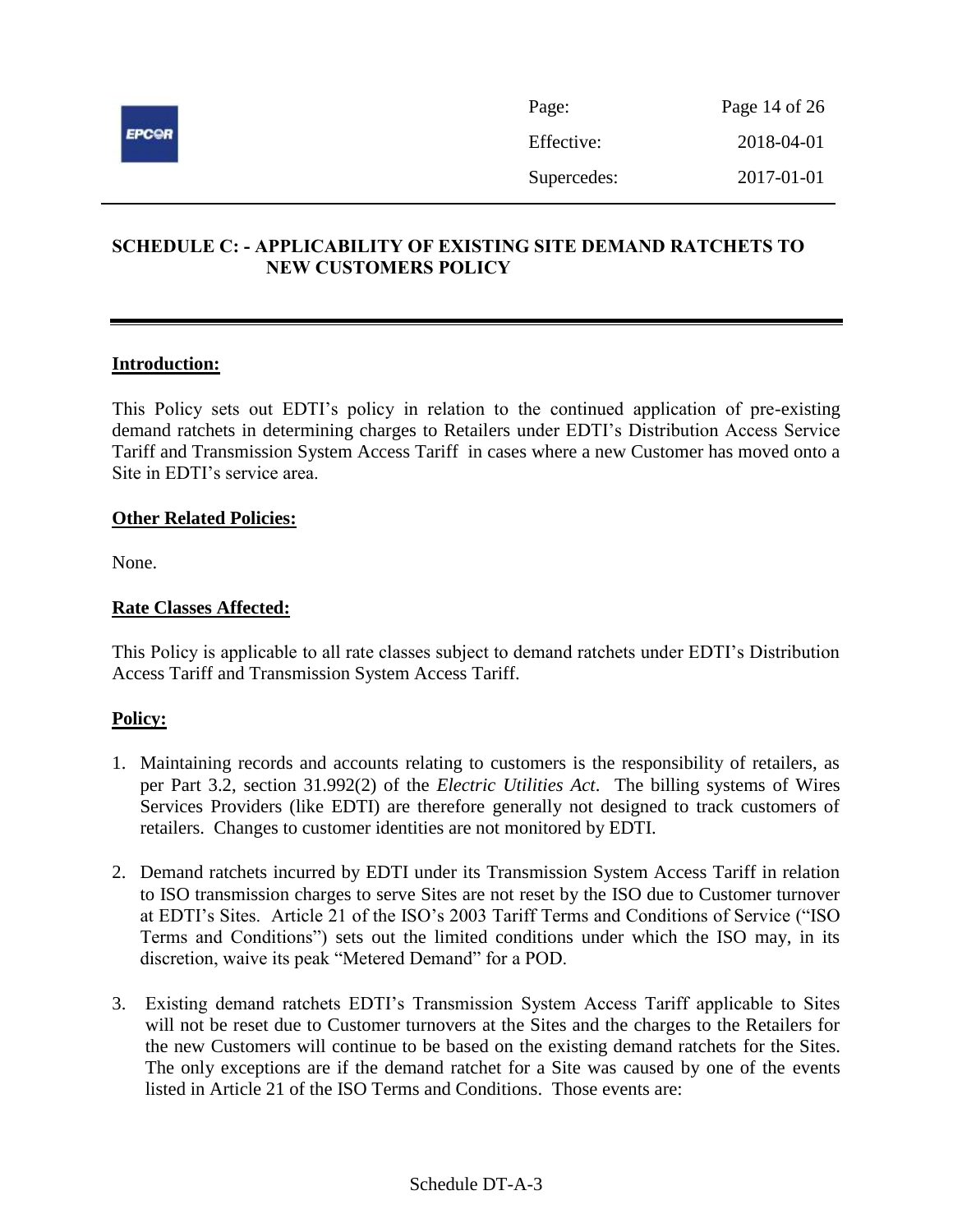| <b>EPCOR</b> | Page:       | Page 15 of 26 |
|--------------|-------------|---------------|
|              | Effective:  | 2018-04-01    |
|              | Supercedes: | 2017-01-01    |

- "Commissioning" as defined in Article 1 of the ISO Terms and Conditions;
- activities required to repair and maintain transmission facilities;
- pre-scheduled activities required to repair and maintain distribution facilities;
- load restoration activities following an outage of transmission or distribution facilities or caused by an "Emergency" as defined in Article 1 of the ISO Terms and Conditions;
- an event of "Force Majeure" as defined in Article 1 of the ISO Terms and Conditions, or
- compliance with a dispatch instruction from the ISO during an "Emergency", in each case as defined in Article 1 of the ISO Terms and Conditions.

Approval by EDTI of any request to reset the demand ratchet under its Transmission Access Service Tariff for a Site will be contingent on receipt of information satisfactory to EDTI confirming that the demand ratchet was caused by one of the above events and the ISO waving compliance with its peak Metered Demand at the applicable POD*.*

- 4. Existing demand ratchets under EDTI's Distribution System Access Tariff applicable to Sites will not be reset by EDTI due to Customer turnovers at the Sites and the charges to the Retailers for the new Customers will continue to be based on the existing demand ratchets for the Site. The only exceptions are if the demand ratchet for a Site was caused by:
	- Commissioning;
	- activities required to repair and maintain distribution facilities;
	- pre-scheduled activities required to repair and maintain distribution facilities;
	- load restoration activities following an outage of distribution facilities or caused by an Emergency;
	- an event of Force Majeure, or
	- compliance with a dispatch instruction from the "System Controller" during an Emergency*.*

Approval by EDTI of any request to reset the demand ratchet under its Distribution Access Service Tariff for a Site will be contingent on receipt of information satisfactory to EDTI confirming that the demand ratchet was caused by one of the above events.

5. The Policy only addresses the demand ratchet treatment between EDTI and Retailers under EDTI's Distribution Access Service Tariff and Transmission System Access Tariff. Any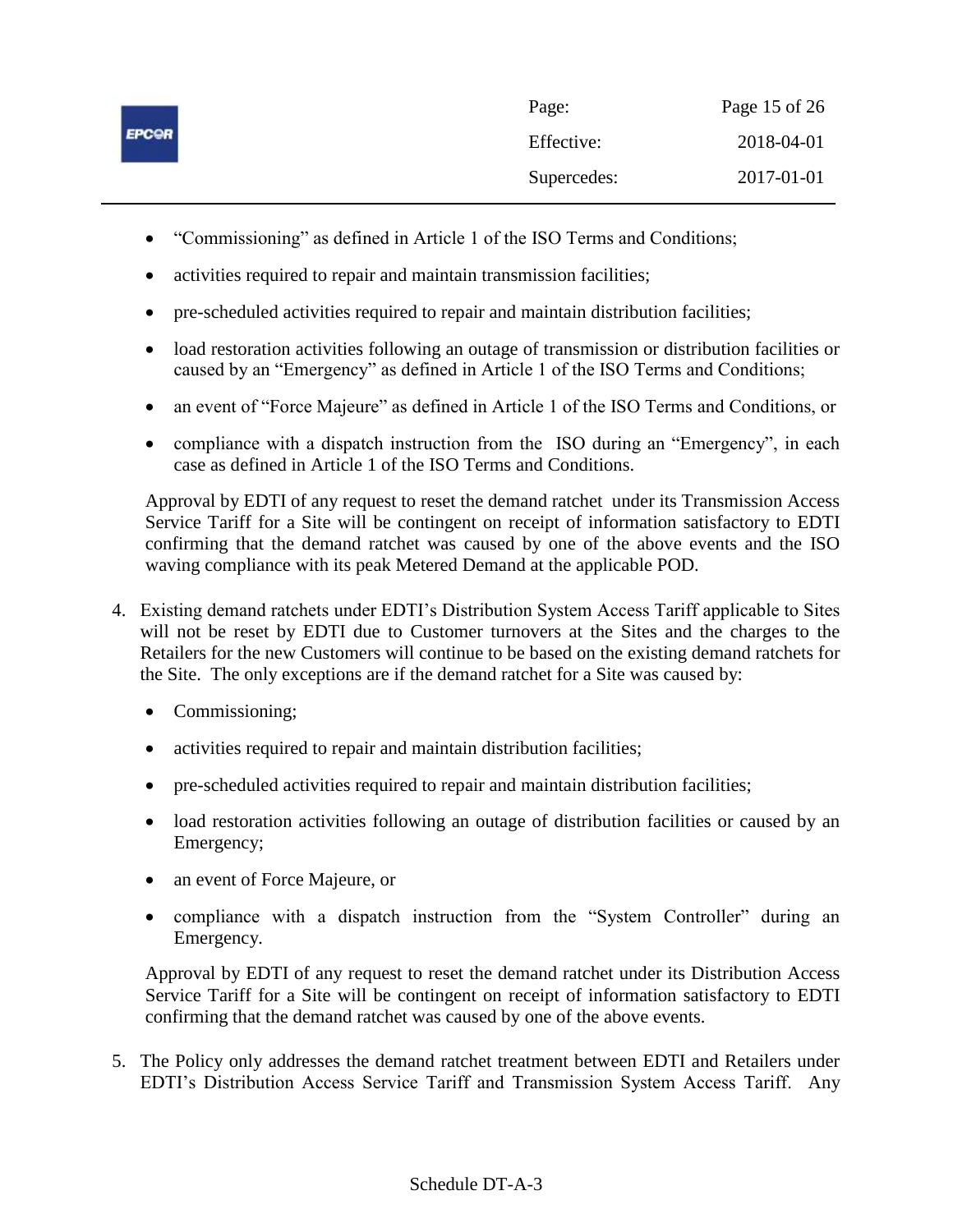| <b>EPCOR</b> | Page:       | Page 16 of 26 |
|--------------|-------------|---------------|
|              | Effective:  | 2018-04-01    |
|              | Supercedes: | 2017-01-01    |

specific arrangements between Retailers and their customers are beyond the scope of this Policy.

6. This Policy will take effect on April 1, 2018 and will supersede and replace the previous policy applicable to the application of demand ratchets under EDTI's Distribution Access Service Tariff and Transmission System Access Tariff.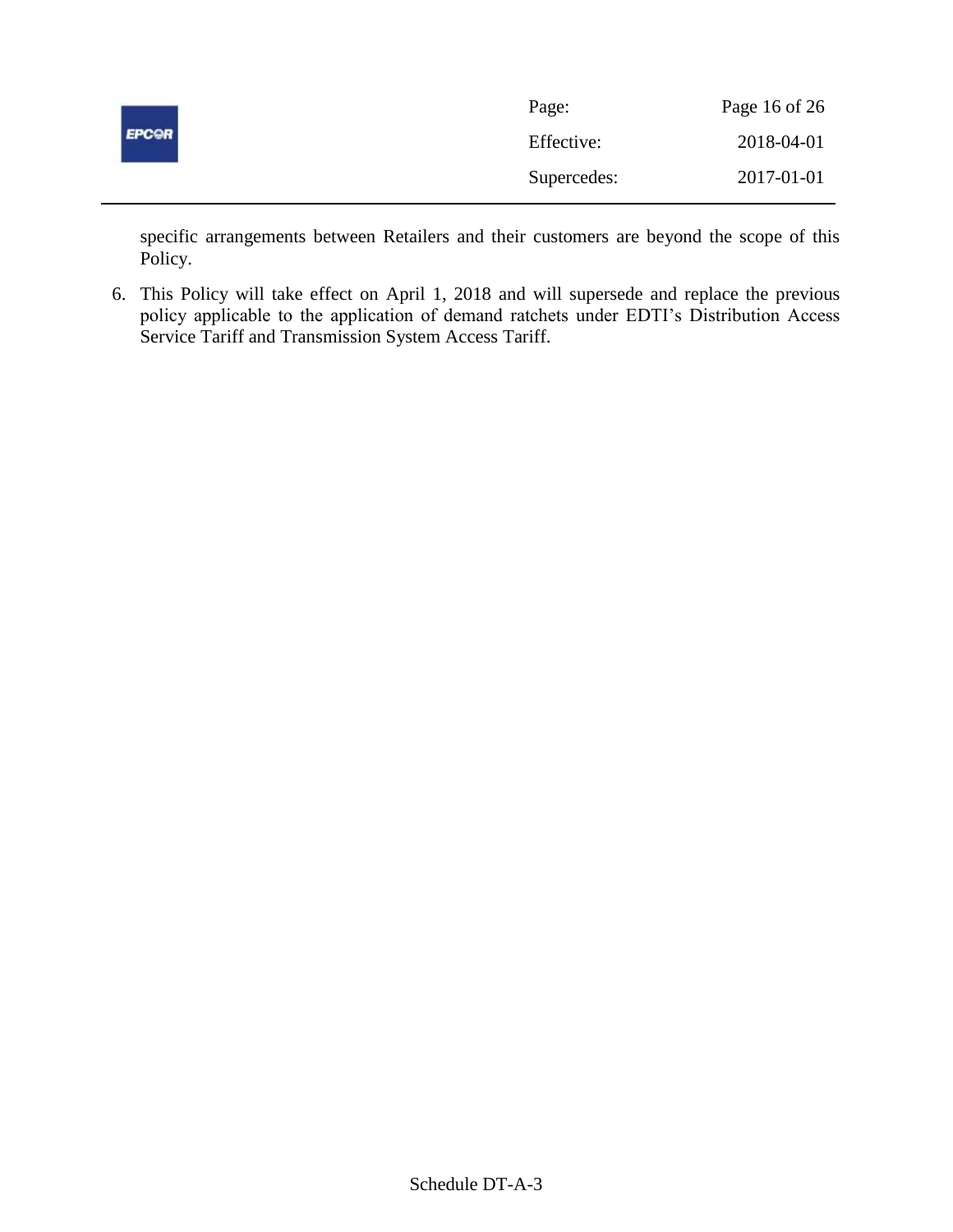

| Page:       | Page 17 of 26 |
|-------------|---------------|
| Effective:  | 2018-04-01    |
| Supercedes: | 2017-01-01    |

# <span id="page-16-0"></span>**SCHEDULE D: - TOTALIZATION OF TRANSMISSION DEMAND POLICY**

#### **Introduction:**

This Policy sets out EDTI's totalization policy for certain Sites subject to EDTI's Transmission System Access Tariff.

#### **Other Related Policies:**

None.

#### **Rate Classes Affected:**

The totalization policy relates to the following Transmission System Access Tariff rate class:

"Primary and Secondary Commercial/Industrial Service Greater than 5,000 kVA, Connected to EPCOR's Distribution System".

# **Policy:**

 $\overline{a}$ 

- 1. Customers eligible for totalization are those Customers with 2 or more Sites on a single POD and belong in the "Primary and Secondary Commercial/Industrial Service Greater than 5,000 kVA, Connected to EPCOR's Distribution System" rate class Sites not on the same POD are not eligible for totalization.
- 2. Eligible Customers may, at their option, request EDTI to totalize the demands of their sites on the same POD for purposes of determining Billing Demand under the Transmission System Access Tariff. Once it is made, the Customer's election for totalization will be effective for a minimum term of 5 years and will be irrevocable by the Customer during the 5-year term. Eligible customers electing totalization will effectively be treated as "standalone" PODs, and consequently will no longer receive the average diversity factor<sup>1</sup> benefits designed in EDTI's Transmission System Access Tariff for non-totalized sites.

<sup>&</sup>lt;sup>1</sup> Charge code "SASCS-1" shown on the Rate Schedule for "Primary and Secondary Commercial/Industrial Service Greater than 5,000 kVA, Connected to EPCOR's Distribution System" applies an average diversity factor for all (un-totalized) sites in this rate class.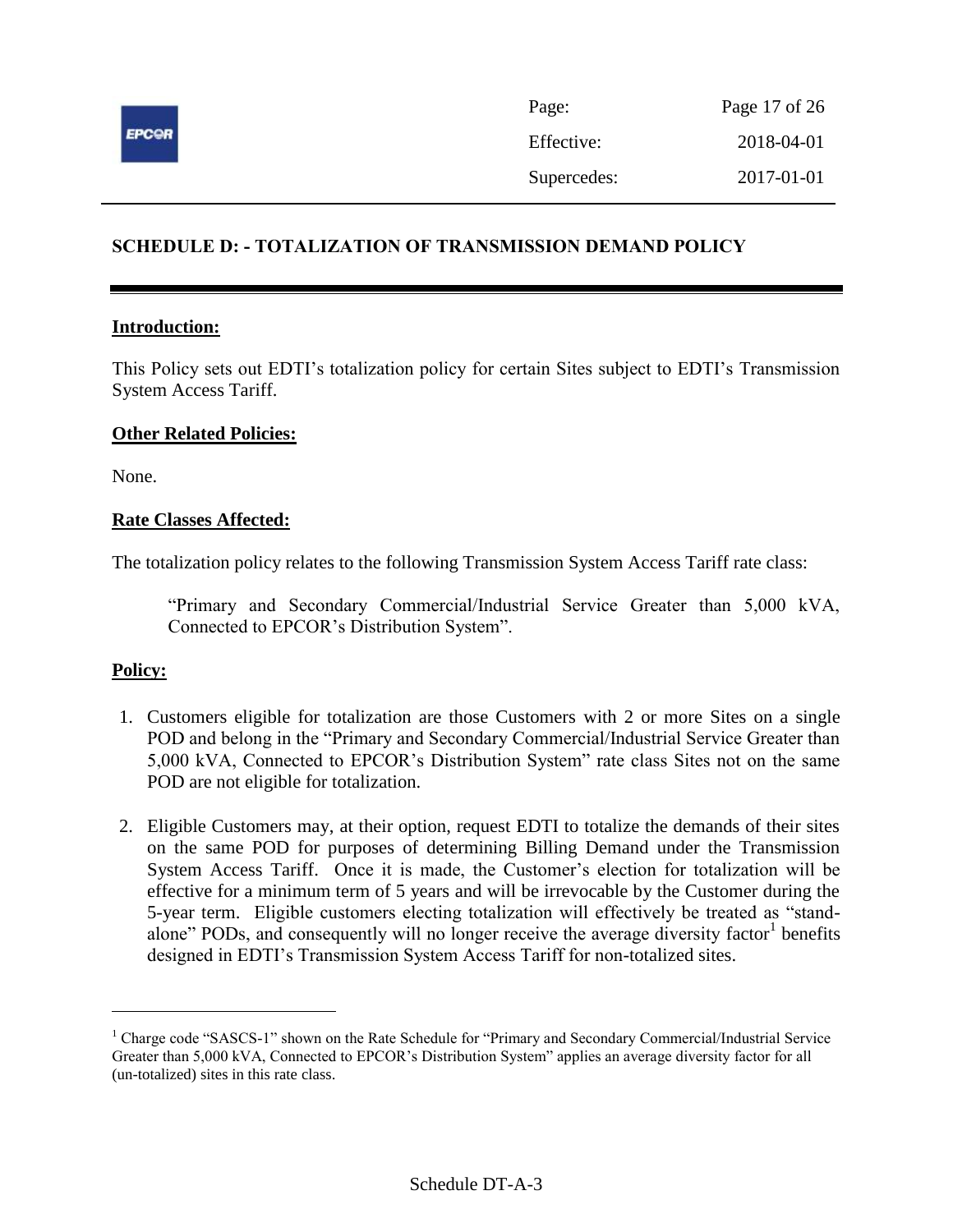| <b>EPCOR</b> | Page:       | Page 18 of 26 |
|--------------|-------------|---------------|
|              | Effective:  | 2018-04-01    |
|              | Supercedes: | 2017-01-01    |

- 3. Pre-existing demand ratchets from totalized sites will be replaced by a single, totalized demand ratchet calculated according to the method used by the Independent System Operator (ISO) from time to time for such calculations and based on the Customer's share of POD demand at the time of the peak demand using 5 years of historic data. Totalized demand ratchets will no longer receive the average diversity benefits designed in EDTI's Transmission System Access Tariff for non-totalized sites.
- 4. Consistent with the ISO's policy, Customers electing to be totalized must enter into a contractual arrangement with EDTI for the capacity required. The capacity being contracted for will be known as "contract demand". Actual totalized demand must not exceed contract demand by more than 10%. Customers will be required to increase contract demand if necessary to satisfy this requirement. Minimum billing demand will be assessed at 90% of contract demand.
- 5. Totalization may or may not be beneficial for any particular Customer. EDTI shall have no responsibility to determine, or advise any customer as to, the potential benefits or disbenefits of totalization for that customer.
- 6. This Policy will take effect on April 1, 2018 and will supersede and replace the previous policy applicable to totalization of Site demands.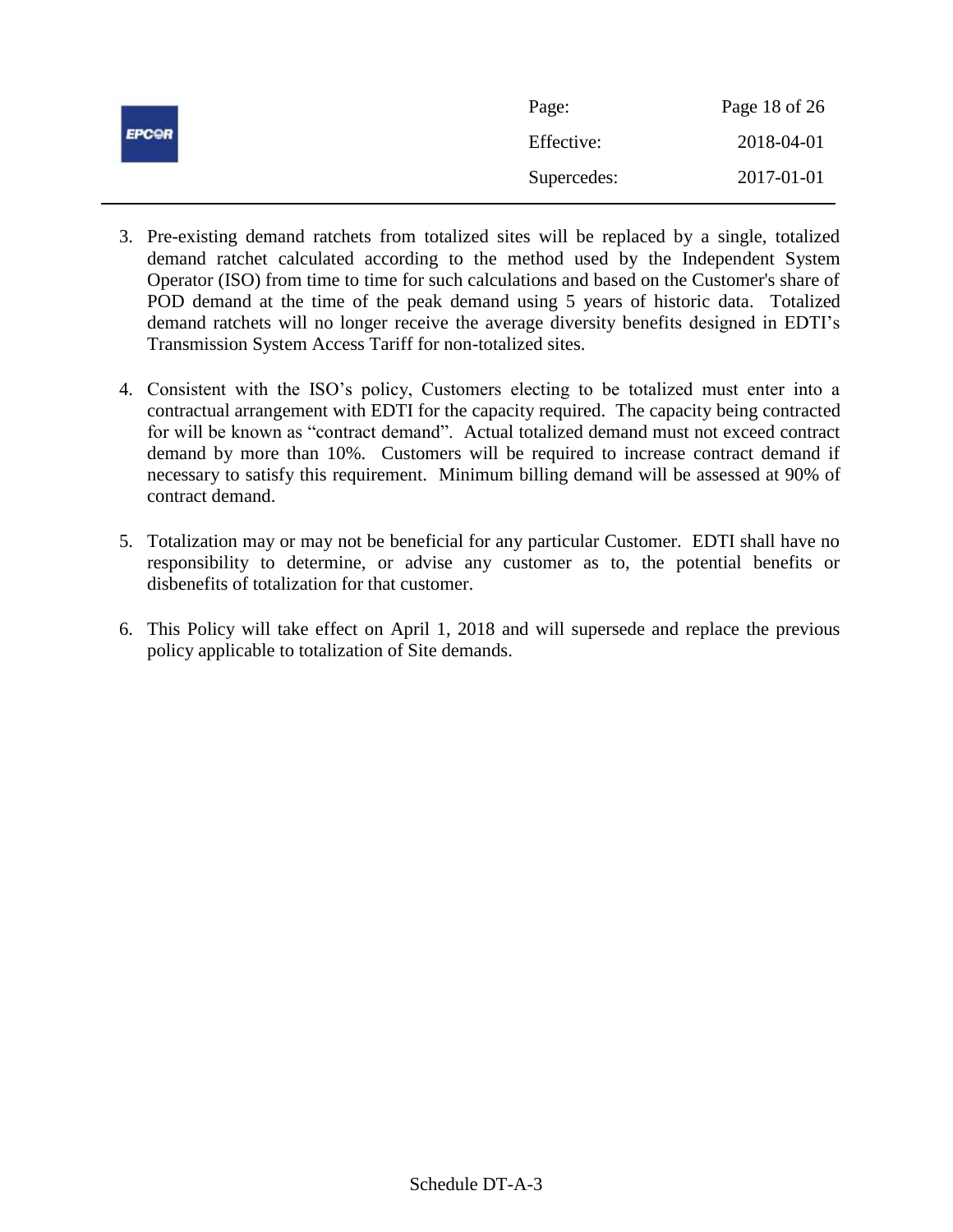

# <span id="page-18-0"></span>**SCHEDULE E: - HARD TO READ METER POLICY**

#### **Introduction:**

Under the Settlement System Code, EDTI is required to obtain bi-monthly meter readings to facilitate accurate load settlement. This Policy sets out the EDTI policy for the installation of remote read meters at, or the De-energization of, "hard to read meter" Sites.

#### **Other Related Policies:**

None.

### **Sites Affected:**

This Bulletin is applicable to metered sites receiving the following services under Distribution Access Service Tariff:

*Residential Service*.

- 1. A "hard to read meter" is a meter where EDTI's access to the meter to obtain a regular meter reading is prevented or hindered for any reason. This could be because the meter is locked inside of a building or fenced yard or access to the meter is blocked by material, debris or dogs.
- 2. EDTI will maintain a record of all attempts to obtain meter reads where EDTI's access to obtain a regular meter read is prevented or hindered and EDTI is unable to obtain the meter reads.
- 3. If EDTI is unable to obtain a regular meter read in a month  $(1<sup>st</sup>$  month), EDTI will attempt to read the meter on the next working day. No attempt will be made to read the meter during the  $2<sup>nd</sup>$  month. An attempt will be made to read the meter on its regular read date for the  $3<sup>rd</sup>$ month. If EDTI is unable to obtain the regular meter read in the  $3<sup>rd</sup>$  month, EDTI will again attempt to read the meter on the next working day. If EDTI is unable to obtain a meter read, EDTI will continue to attempt to obtain a meter read on the meter's regular read date for following months and will make additional attempts to obtain a meter read as EDTI considers appropriate in the circumstances.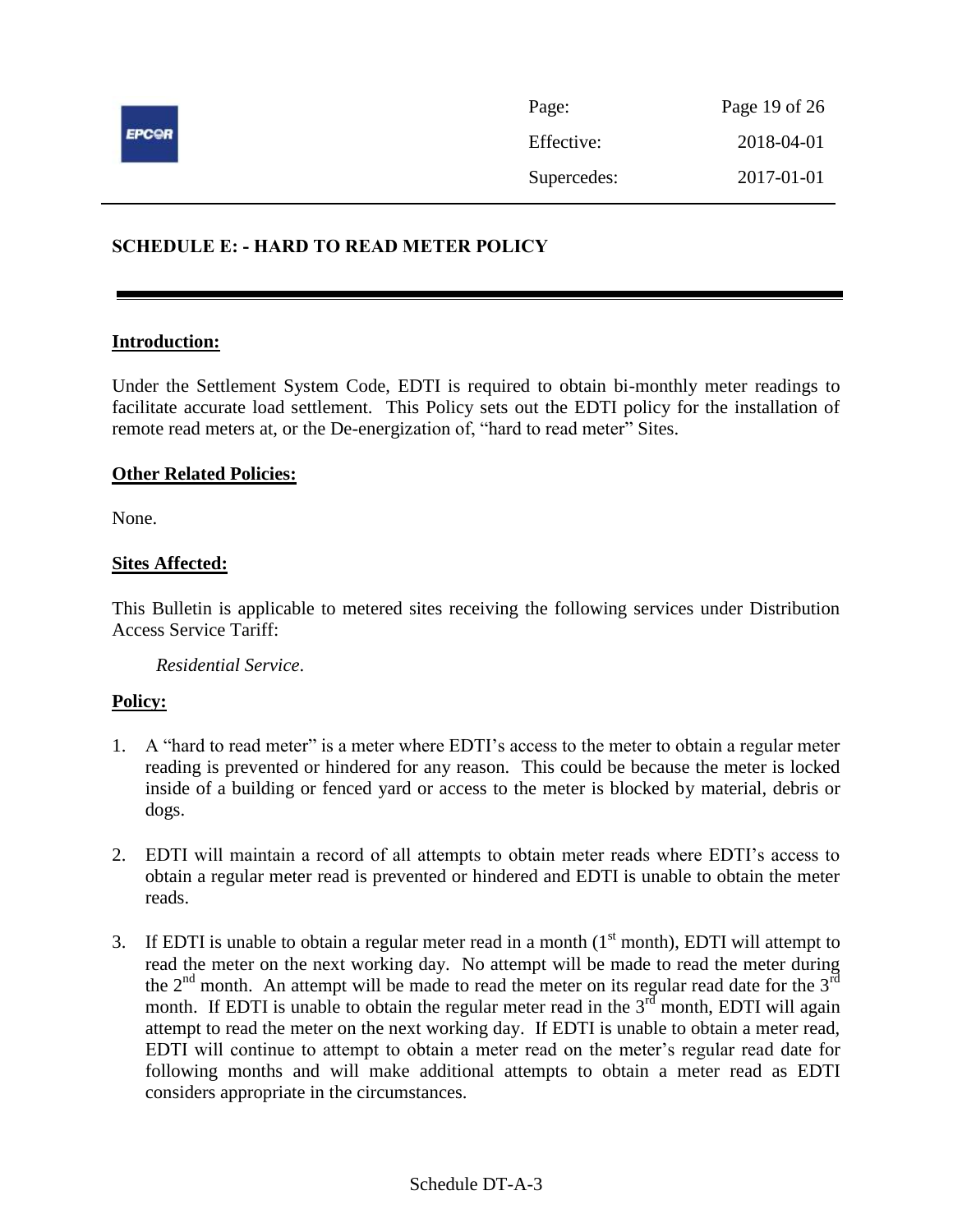|              | Page:       | Page 20 of 26 |
|--------------|-------------|---------------|
| <b>EPCOR</b> | Effective:  | 2018-04-01    |
|              | Supercedes: | 2017-01-01    |

- 4. EDTI will make reasonable attempts to contact the Customer by phone, mail or written notice left at the site while attempting to obtain meter readings.
- 5**.** A written notice will be left in the Customer's mailbox if a meter read is not obtained by the 4<sup>th</sup> month. The notice will advise the Customer, among other things, that EDTI is legally required to obtain an actual meter reading every 2 months and that EDTI is entitled to access to read the meter. EDTI will endeavour to provide reasonable notice to the Customer when it requires access and the notice will advise the Customer to contact EDTI at the address or telephone number provided to make arrangements to have the meter read. The notice will also advise the Customer that the Service Connection may be disconnected if EDTI is unable to obtain a meter reading.
- 6. If EDTI contacts the Customer before the  $5<sup>th</sup>$  month, EDTI will schedule an appointment with the Customer. EDTI will advise the Customer that the Customer can either provide regular access to EDTI for the purpose of reading the meter or permit EDTI install a remote read meter. The Customer will be advised that failure to do so could result in disconnection and the Customer could be charged for reconnection and that EDTI will not reconnect the Customer until a remote meter reading device has been installed. If the Customer fails to either provide regular access or permit the installation of a remote read meter by the  $5<sup>th</sup>$ month, EDTI may proceed with the disconnection of the Customer.
- 7. If EDTI is not able to contact the Customer or schedule an appointment by the  $5<sup>th</sup>$  month EDTI will mail a registered letter to the Customer advising the Customer that the Customer can either provide regular access to EDTI for the purpose of reading the meter or permit EDTI install a remote read meter within one month of the date of the letter and that, if the Customer is disconnected, the Customer could be charged for reconnection and EDTI will not reconnect the Customer until a remote read meter has been installed.
- 8. If EDTI disconnects the Customer under paragraph 6 or 7, EDTI will not reconnect the Customer until a remote read meter has been installed.
- 9. Disconnection of the Customer's Service Connection will only be used if EDTI considers disconnection appropriate in the circumstances as a last resort.
- 10. This Policy will take effect on April 1, 2018 and will supersede and replace the previous policy applicable to hard to read meters.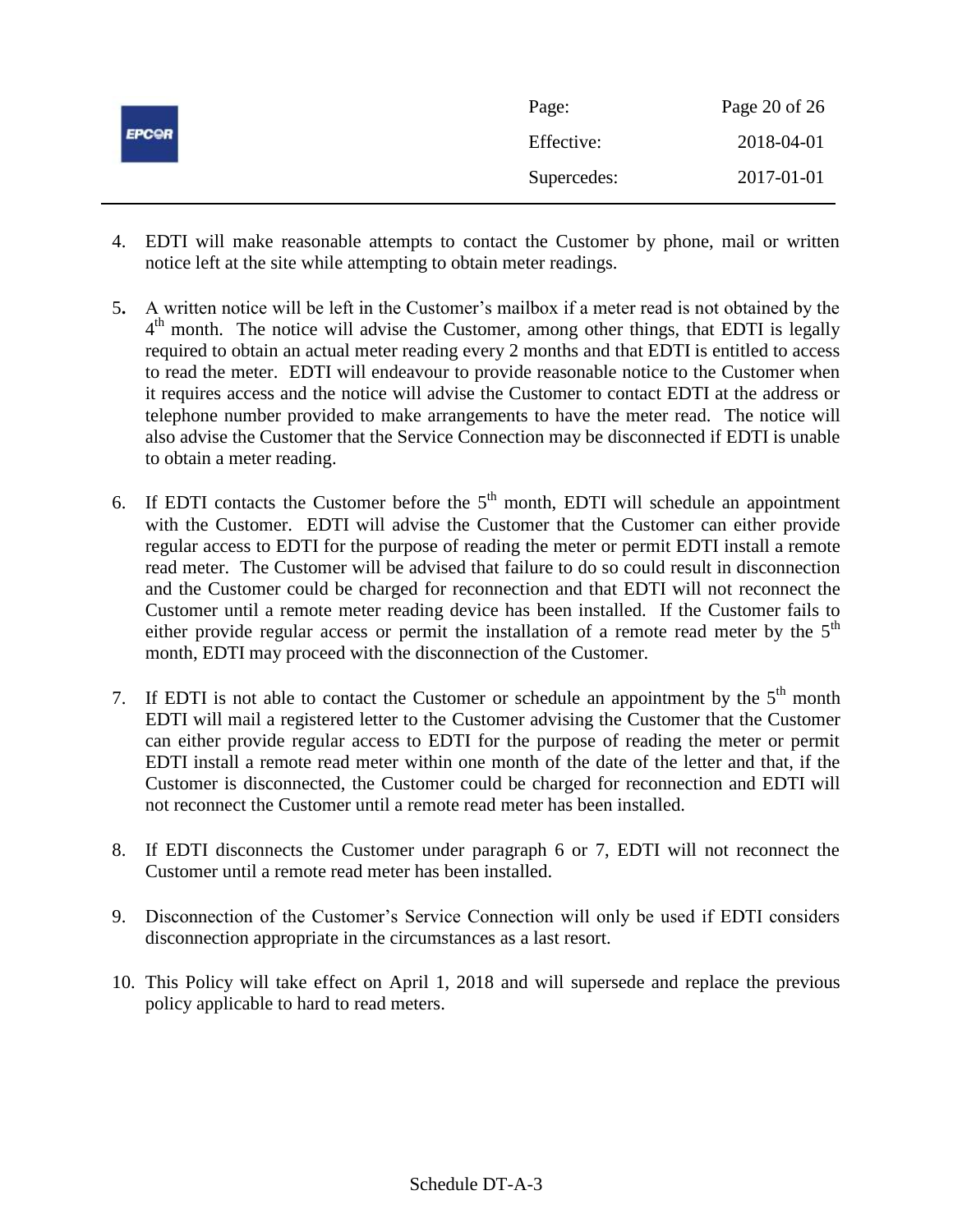

| Page:       | Page 21 of 26 |
|-------------|---------------|
| Effective:  | 2018-04-01    |
| Supercedes: | 2017-01-01    |

# <span id="page-20-0"></span>**SCHEDULE F: - ALLOCATION OF SHARED FEEDER COSTS FOR SITE SPECIFIC CUSTOMERS POLICY**

# **Introduction:**

This Policy sets out EDTI's policy regarding determination of charges under its Distribution Access Service Tariff for Customers that fall within the various rate classes under EDTI's Distribution Access Service Tariff ("Site Specific Customers") where service is provided by a non-dedicated assets (including the ductlines, feeder cable, manholes, distribution transformers and other distribution assets associated with the feeder) that is shared by other Customers.

# **Other Related:**

None.

# **Rate Classes Affected:**

This Policy is applicable to Site Specific Customers that belong in the following Distribution Access Service rate class:

- Commercial/Industrial Service  $> 5.000$  kVA.
- Any other rate class where service is provided by a feeder that is shared by other Customers.

- 1. For Site-Specific Customers, the charges associated with feeders are specific to the particular Customer and are calculated based on the cost of service associated with the particular feeder, as determined by EDTI.
- 2. Where a feeder is fully dedicated to a Site-Specific customer (i.e. not shared by other Customers), then the charges for the Site Specific Customer will reflect the full cost of service associated with that feeder.
- 3. Where a feeder used by a Site-Specific Customer is shared by other Customers then the charges for the Site-Specific Customer will reflect a share of the full cost of service associated with that shared feeder, based on the following formula: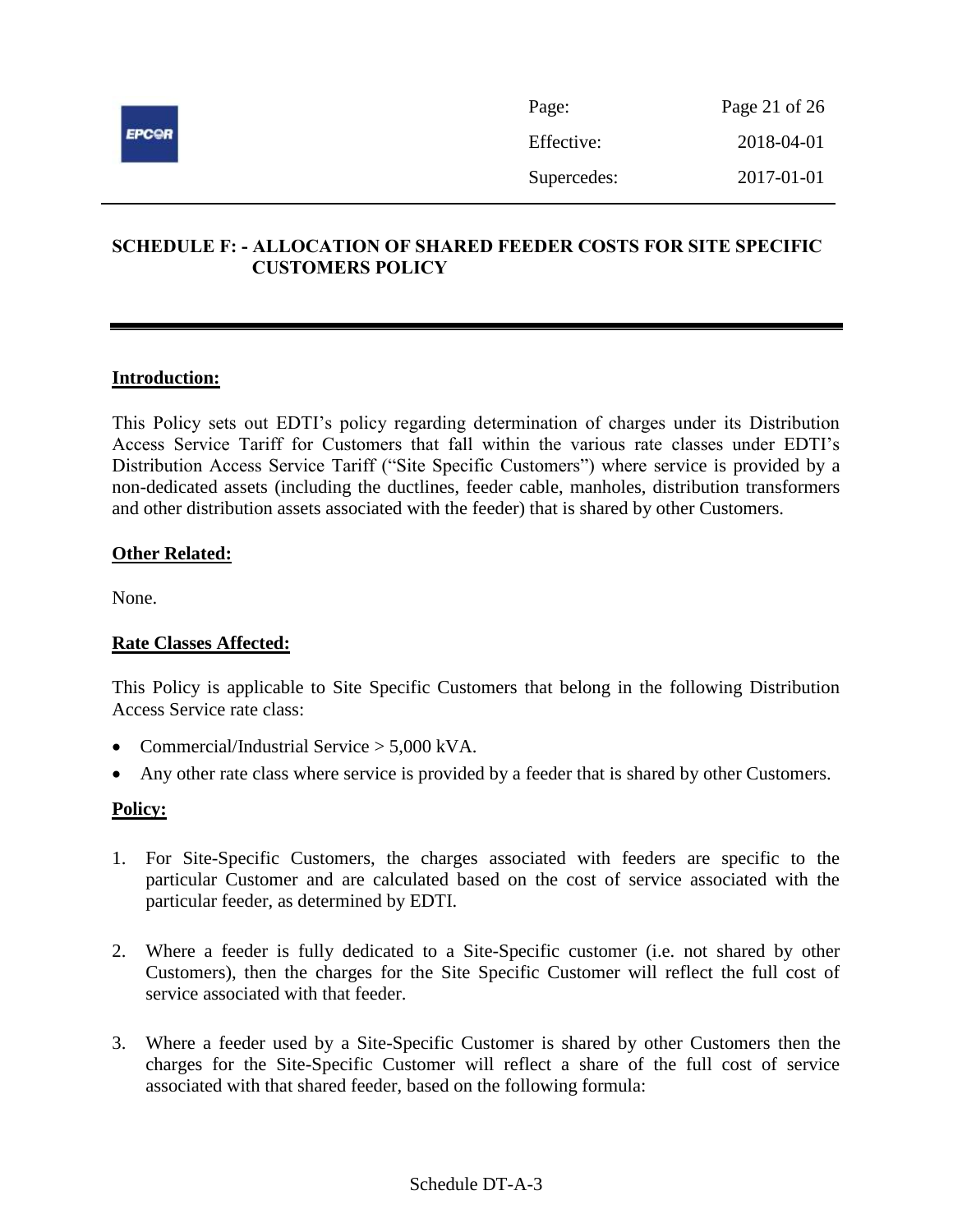

| Page:       | Page 22 of 26 |
|-------------|---------------|
| Effective:  | 2018-04-01    |
| Supercedes: | 2017-01-01    |

Share =  $COS x (SCMVA \div MMVA)$ 

where:

"COS" is the full cost of service associated with the shared feeder;

"SCMVA" is the shared feeder capacity required by the Site Specific Customer, expressed in MVA; and

"MMVA" is the maximum capacity of the shared feeder, expressed in MVA.

- 4. The Site-Specific Customer must at EDTI's request nominate the capacity, expressed in MVA, of the shared feeder required by the Site-Specific Customer, failing which EDTI will deem a capacity for the Site-Specific Customer. The Site Specific Customer must enter into an Electric Service Agreement with EDTI for the nominated or deemed capacity. The term of the Electric Service Agreement will be 15 years.
- 5. If, in EDTI's assessment, the contracted capacity under the Electric Service Agreement with a Site Specific Customer is inadequate, then EDTI shall have the option of either installing a load-limiting device on the shared feeder (at the cost of the Site-Specific Customer), or imposing a penalty charge, should the capacity of the shared feeder actually used by the Site-Specific Customer exceed the contacted capacity. The penalty charge for each incidence where the capacity of the shared feeder actually used exceeds the contracted capacity shall be equal to:

 $Penalty = $9 \times (KVA)$  shared feeder capacity actually used  $-KVA$  contracted shared feeder capacity)

- 6. Allocation
	- a) Ductline Allocation

Where a Site Specific Customer is directly connected to the feeder cable of a shared feeder there will be an allocation applied to the portion of the ductline assets where the feeder cable is installed. The allocation method that is used to determine the Site Specific Customer cost is based on the number of feeder cables in ducts (one feeder cable per duct) connected to the Customer divided by the total amount of ducts that are filled with feeder cable in the ductline. For example; If there are two feeder cables, in two ducts,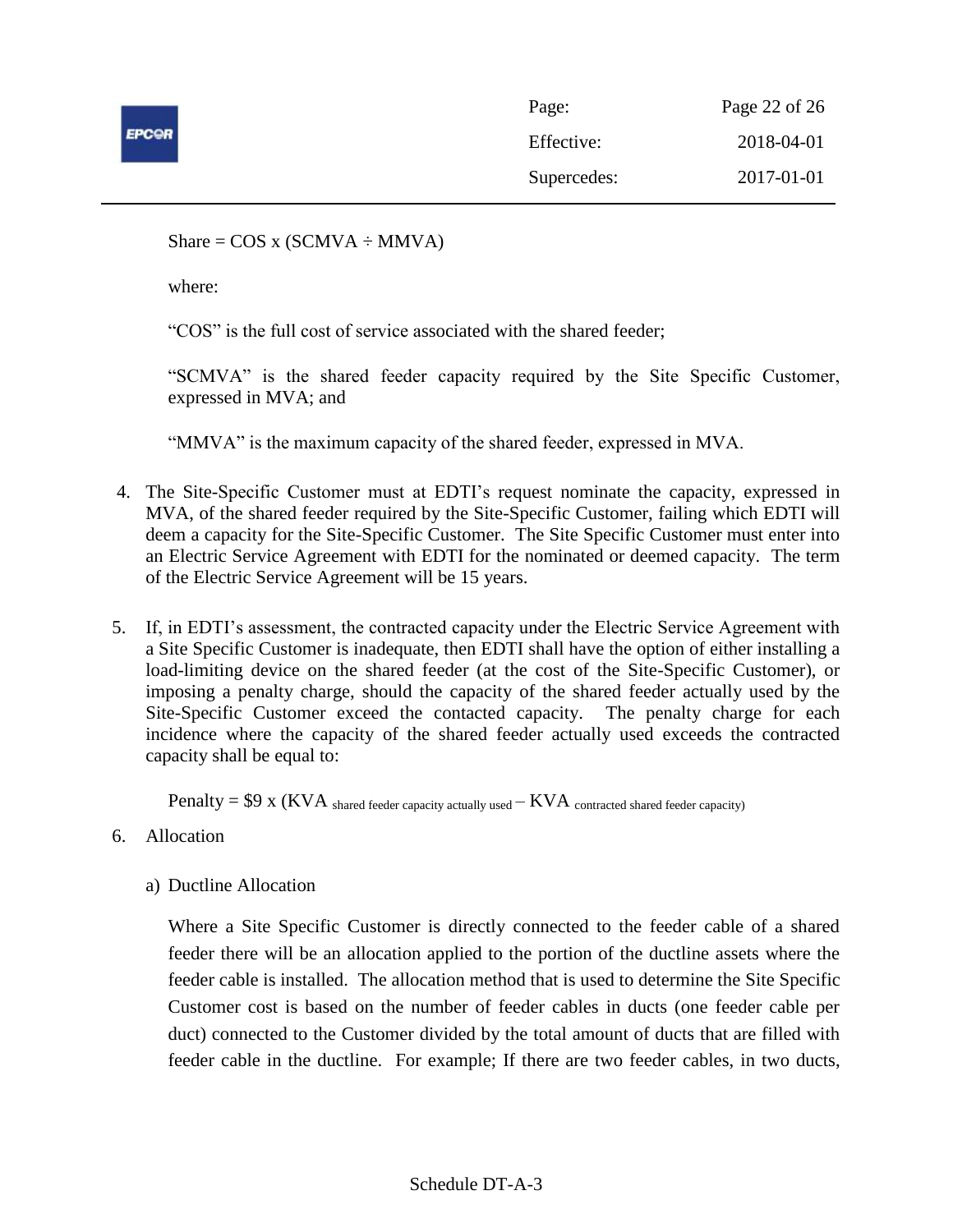| <b>EPCOR</b> | Page:       | Page 23 of 26 |
|--------------|-------------|---------------|
|              | Effective:  | 2018-04-01    |
|              | Supercedes: | 2017-01-01    |

providing service to a Site Specific Customer and they are in a 12-way ductline that has 8 ducts that are in use (4 unused ducts) the allocation of the ductline is:  $2/8 = 0.25$ .

b) Manhole Allocation

Where a Site-Specific Customer is directly connected to a feeder cable of a shared feeder there will be an allocation applied to a portion of the manhole assets where the feeder cable(s) is installed. Manholes are allocated based on the number of Site-Specific Customer feeder cables divided by the total number of feeder cables that are running through the manhole. For example: If there are 12 feeder cables running through a manhole and if a Site-Specific Customer has two of the feeder cables passing through the manhole then the allocation is  $2 / 12 = 0.16667$ .

c) Feeder Cable Allocation

Where a Site-Specific Customer is directly connected to a feeder cable of a shared feeder there will be an allocation applied to the feeder cable so as to determine the shared cost. This allocation is calculated based on the Customer's peak load divided by the feeder cable capacity. For example; If a Site-Specific Customer has a peak load of 2.5mVA and the feeder cable capacity is  $11mVA$  then the allocation of the feeder is: 2.5 / 11 = 0.22727.

NOTE: Where a Site-Specific Customer is directly connected to a shared feeder cable, the feeder cable allocation is also applied to the ductline and manhole allocations to determine the Site-Specific Customer allocated cost of the ductlines and manholes.

d) Distribution Transformer Allocation

This allocation applies to transformers within the distribution system Downtown Network Grid that provide service to the Network Grid and a Site-Specific Customer. The allocation for the transformer is based on the maximum peak load design on the transformer versus the peak load required for the Site-Specific Customer. For example: a 1500kVA Network distribution transformer, with an 80% peak load design, feeds a Site-Specific Customer with a peak demand of 500kVA, the remaining capacity is allocated to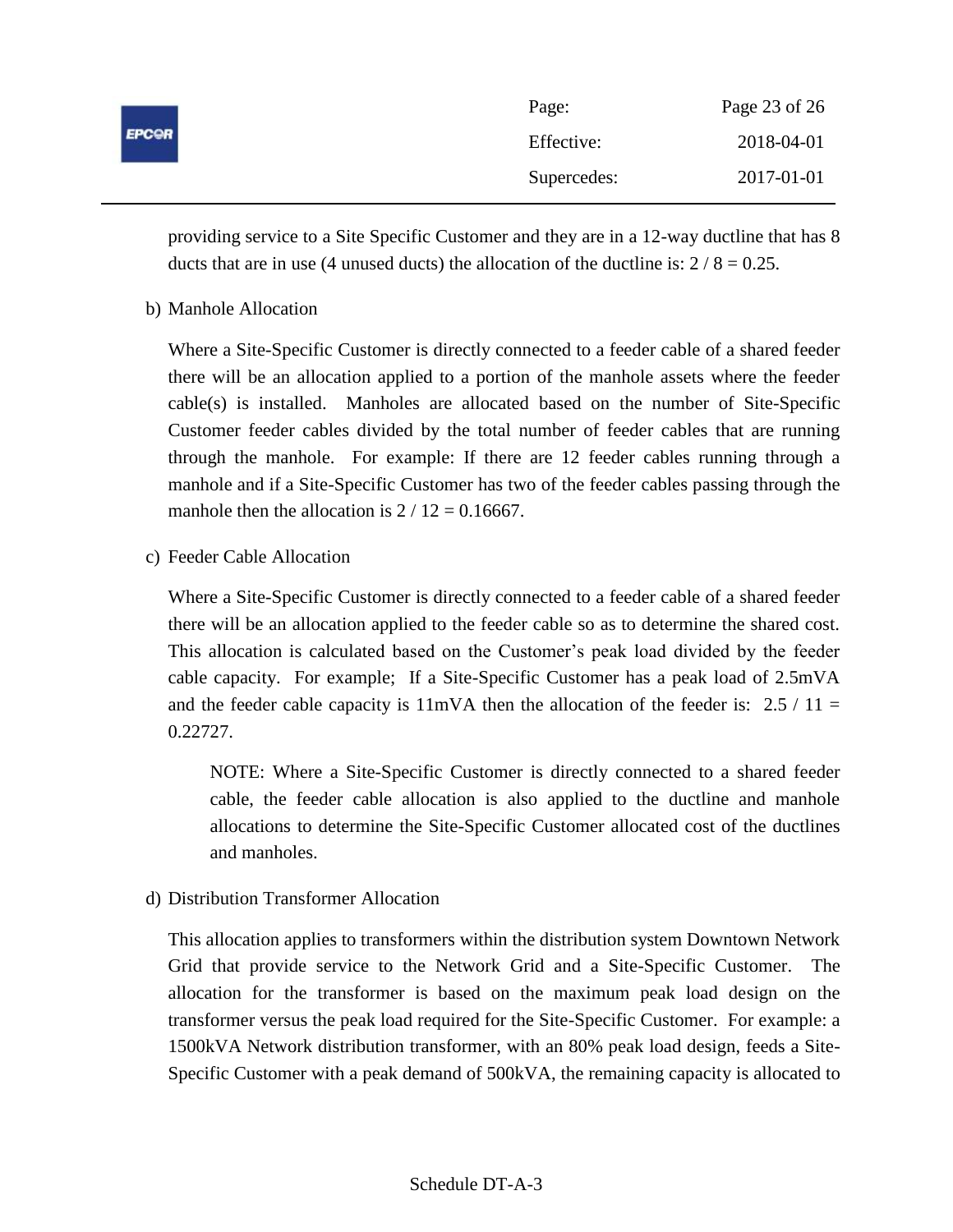|              | Page:       | Page 24 of 26 |
|--------------|-------------|---------------|
| <b>EPCOR</b> | Effective:  | 2018-04-01    |
|              | Supercedes: | 2017-01-01    |

the distribution system Network Grid. The allocation is calculated as 500 / (1500\*0.80)  $= 0.41667.$ 

e) Allocation of Other Assets

The capacity of a circuit is directly related to the capacity of the feeder cable. As a result the method used to determine the allocation for feeder cables of a shared feeder is applied to allocate other types of assets associated with the shared feeder and used to provide service to Site-Specific Customers. Following is a list of examples of other types of assets that can be associated with a shared feeder, and part of a circuit feeding a Site-Specific Customer, where the feeder cable allocation methodology is applied:

- aerial primary conductor aerial primary metering
- anchors headguys
- laterals poles
- 
- pole configuration power cable splice
- 
- primary switch conversion module
- power feeder cable termination
- 
- 7. This Policy will take effect on April 1, 2018.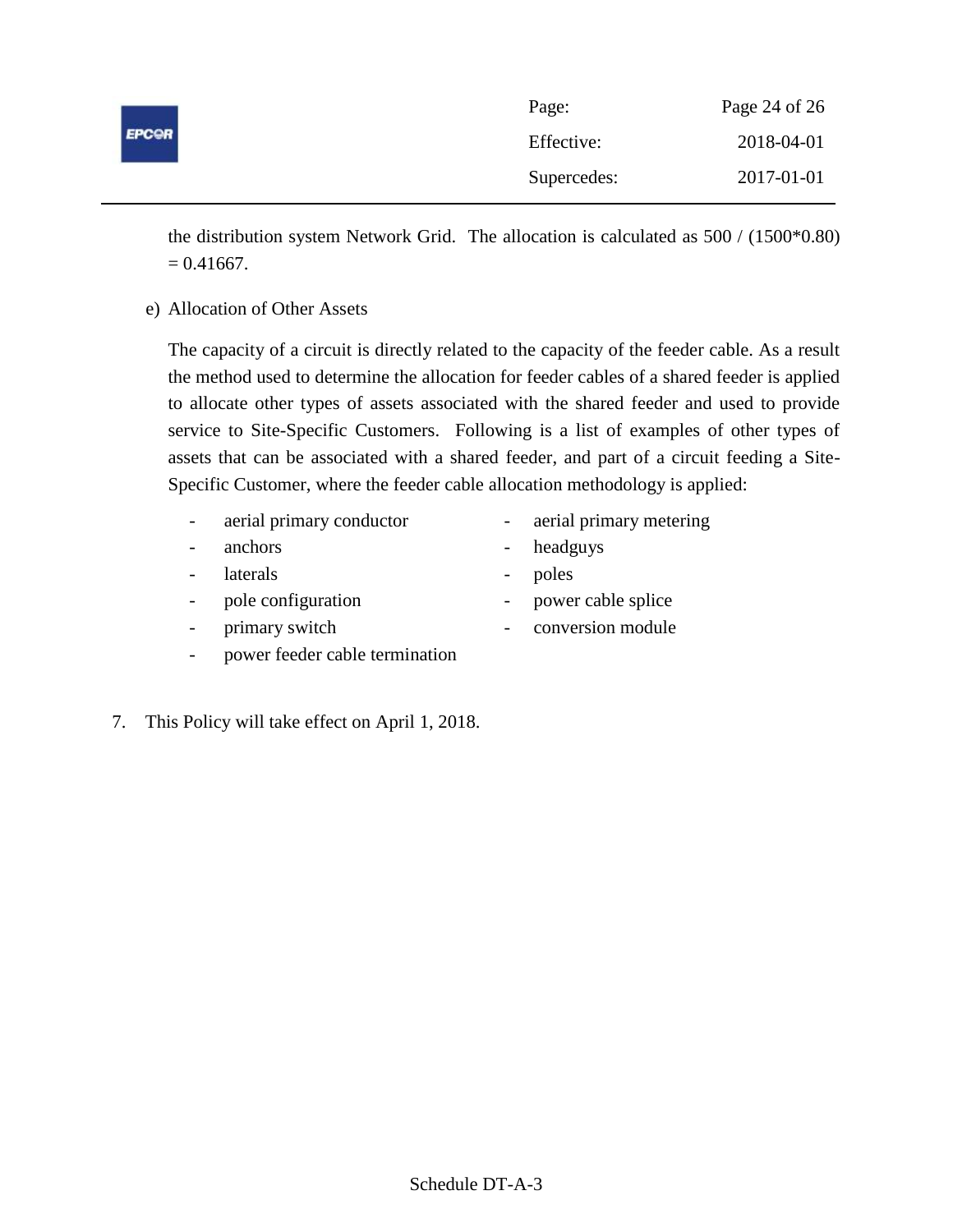

# <span id="page-24-0"></span>**SCHEDULE G: - REQUEST UNDER SECTION 101(2) OF THE ACT POLICY**

#### **Introduction:**

This sets out EDTI's policy for dealing with requests from Transmission Direct-Connect Customers who provide EDTI with a request under section 101(2) of the EUA.

# **Other Related:**

Distribution Access Tariff, System Access Tariff, Terms and Conditions for Distribution Connection Services

#### **Rate Classes Affected:**

This Policy is applicable to a Transmission Direct-Connect Customer that has an interval meter and receives electricity directly from the transmission system.

#### **Policy:**

In accordance with Section 101(2) of the Act, a Transmission Direct-Connect Customer may, with the prior approval of EDTI, enter into an arrangement directly with the Independent System Operator for the provision of System Access Service. EDTI will grant its approval under Section  $101(2)$  only where the Transmission Direct-Connect Customer can demonstrate to EDTI's satisfaction that System Access Service has been offered to the Customer by the Independent System Operator at a materially lower rate than is available to the customer from EDTI, and where such rate differential results from:

i) charges levied by EDTI for Distribution Access Service other than charges relating to the provision of metering and billing services;